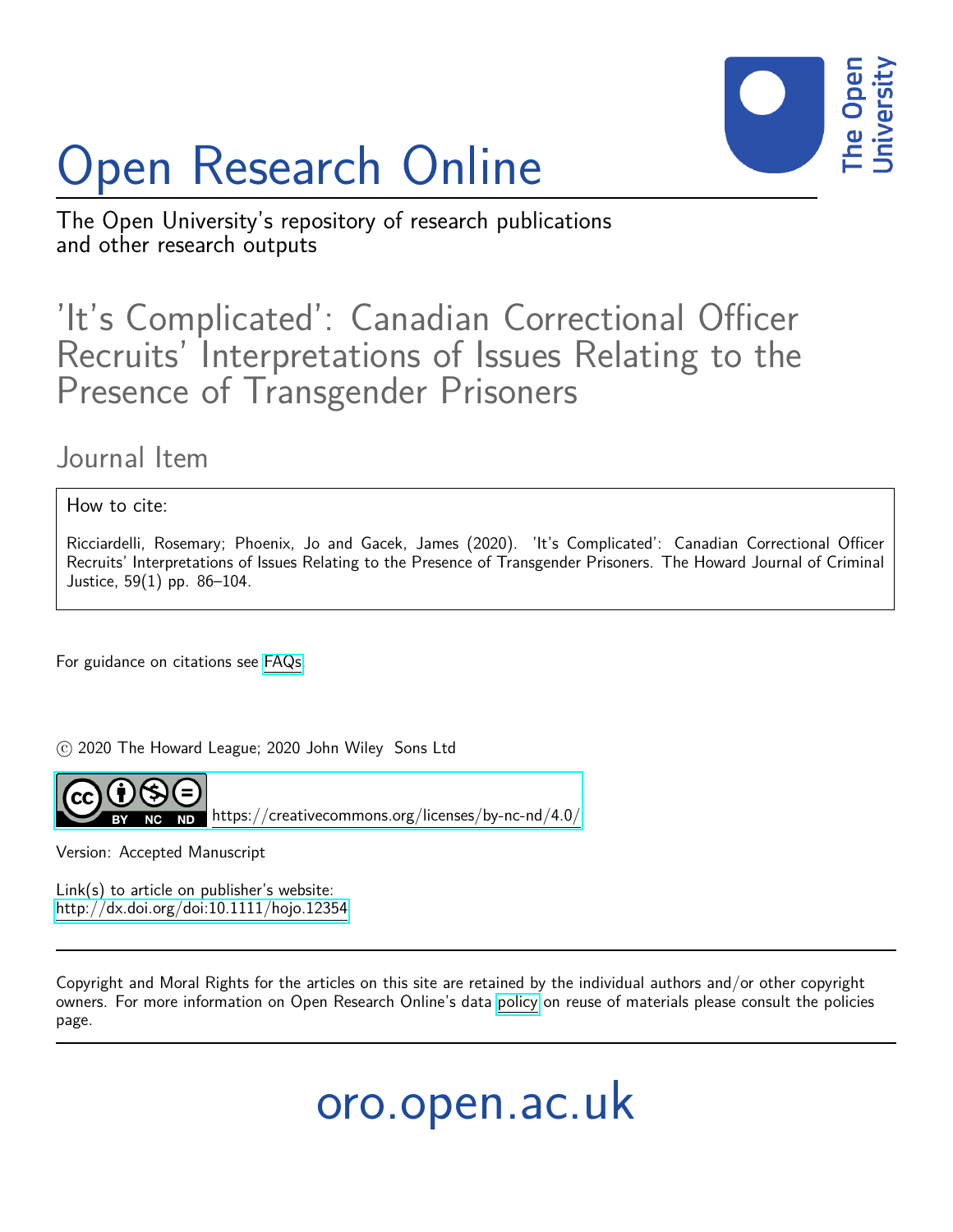### VILEY **Author Query Form**

Journal HOJO

Article hojo12354

Dear Author,

During the copyediting of your manuscript the following queries arose.

Please refer to the query reference callout numbers in the page proofs and respond to each by marking the necessary comments using the PDF annotation tools.

Please remember illegible or unclear comments and corrections may delay publication.

Many thanks for your assistance.

| Query No.      | <b>Description</b>                                                                                                           | <b>Remarks</b> |
|----------------|------------------------------------------------------------------------------------------------------------------------------|----------------|
| Ql             | Please confirm that forenames/given names (blue)<br>and surnames/family names (vermilion) have been<br>identified correctly. |                |
| Q <sub>2</sub> | Please verify that the linked ORCID identifiers are<br>correct for each author.                                              |                |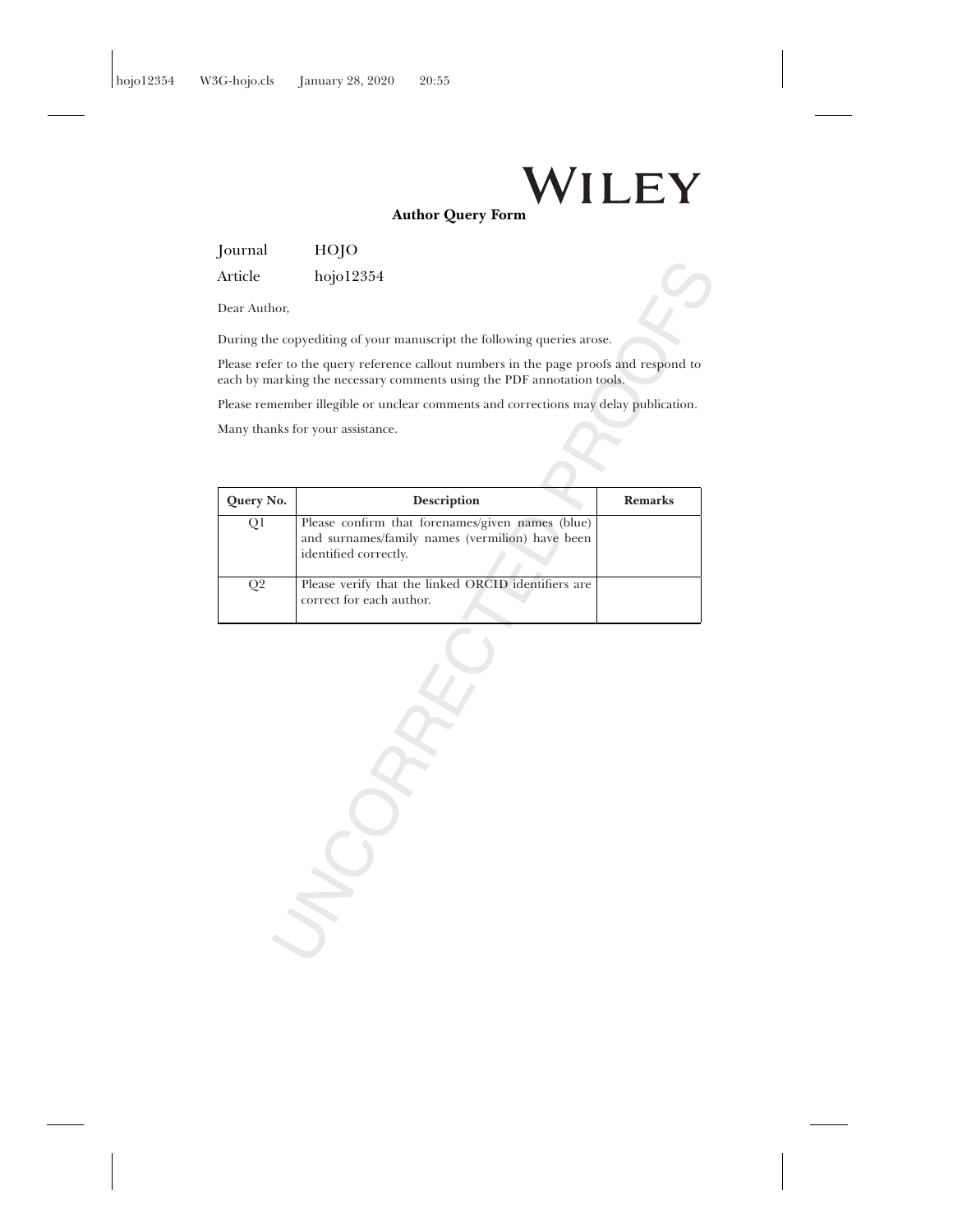**Q2**

|  | $\mathsf{APTARA}$ HOJO hojo12354 Dispatch: January 28, 2020 CE: XXX | PE: XXXX |
|--|---------------------------------------------------------------------|----------|

*The Howard Journal Vol 00 No 0. xxxx 2020 DOI: 10.1111/hojo.12354 ISSN 2059-1098, pp. 1–19*

### **'It's Complicated': Canadian Correctional Officer Recruits' Interpretations of Issues Relating to the Presence of Transgender Prisoner**

#### **Q1** 18 ROSEMARY RICCIARDELLI<sup>D</sup>[,](https://orcid.org/0000-0002-0905-8968) JO PHOENIX and JAMES GACEK

*Rosemary Ricciardelli is Professor, Department of Sociology, Memorial University of Newfoundland, Canada; Jo Phoenix is Professor, Department of Social Policy and Criminology, The Open University; James Gacek is Assistant Professor, Department of Sociology, Memorial University of Newfoundland, Canada*

*Abstract: Drawing upon semi-structured interviews with correctional officer recruits in training (n* = *55), we reflect on recruit interpretations of transgender (trans) prisoner placement within federal prisons in light of recent changes instigated by Canadian Prime Minister Trudeau. Recognising that prison is a carceral and gender binary space, we assert that trans prisoner lives and experiences cannot easily be appropriately recognised or included in prison policy and prisoner management procedures. Our findings reveal that most recruits are supportive and appreciative of the complexities of trans experiences, yet some, especially those with prior experience working in prisons, describe occupational strains tied to accommodating trans prisoners.*

**Keywords:** Canada; carceral geography; correctional officers; correctional work; prison studies; transgender (trans)

In an effort to recognise 'trans rights are human rights' (Harris 2017a, no page number) Canadian Prime Minister Justin Trudeau, in January 2017 at a town hall meeting in Kingston, Ontario, pledged to look into if transgender<sup>1</sup> [trans] prisoners could be housed on the basis of their gender identity. His commitment, a response to a trans advocate seemingly surprising Trudeau with the information that trans prisoners were housed in accordance to their current anatomy (that is, genitalia) (Wherry 2017), came only days after Correctional Service Canada (CSC) released a policy directive that confirmed the continued practice of prisoner placement based on current anatomy rather than gender self-identification. Eventually electing that the presumption of penitentiary placement should be

1 -<sup>C</sup> *2020 The Howard League and John Wiley & Sons Ltd Published by John Wiley & Sons Ltd, 9600 Garsington Road, Oxford OX4 2DQ, UK*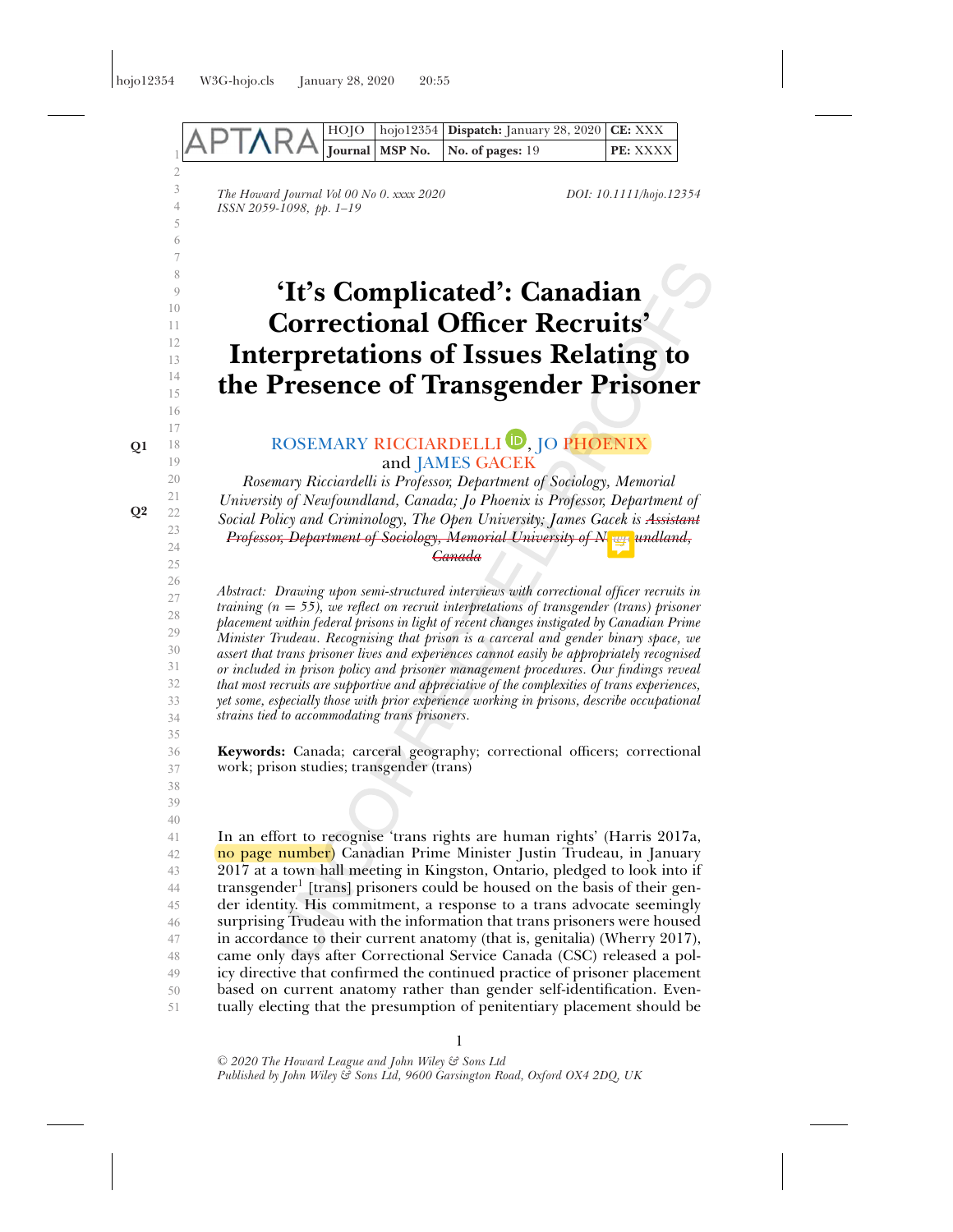1 3 4

based upon gender identity, rather than anatomy, the Trudeau government committed to looking into current policies around trans prisoners. The commitment was politically timely, as anti-trans 'bathroom bills' were sweeping across the United States<sup>2</sup> (National Conference of State Legislatures 2017), and interest in trans rights in Canada had been mobilised through, for instance, the proposal to amend federal legislation to include anti-discriminatory protections for gender diversity (Laidlaw 2018, p.352). Meanwhile in England, public discussion about transgender people and prisons was also gaining ground, albeit discussions marked by vociferous disagreements about the efficacy of Ministry of Justice placement policy. The change in CSC trans-prisoner policy took place in a context where little research exists, from the perspective of those working or living within the prison, about accommodating prisoners on the basis of gender identification.

18 19 20 21 22 23 24 25 26 27 28 29 30 31 32 33 34 35 36 37 38 39 40 41 42 43 44 45 46 47 48 In this article, we offer insight into the perceptions of correctional officer recruits, actively training to be federal correctional officers, in Canada, about the issues involved in working with, and accommodating, prisoners who identify as trans. We acknowledge that there is a growing literature that traces, describes, and analyses the discriminations and experiences of people in the prison system who identify as trans in the UK, Canada, and the USA (Rosenberg and Oswin 2015; Stryker 2008; Sumner and Sexton 2015, 2016; Vitulli 2013), but in this article, we are not focused on those experiences and do not explore issues from the perspective of individuals who identify as trans. Instead, our intention is to provide an empirical analysis of what recruits undertaking the Correctional Training Program at the National Training Academy (NTA) say about the presence of trans prisoners in the Canadian prison space. Our main argument is: from the perspective of recruits, the presence of people who defy the binary sex segregation that characterises prison space presents an organisational issue for prisons (and thereby the people working (and by extension living) within them). The argument is not that trans individuals per se are 'problems' that must be resolved, rather that the way prisons are organised creates, for correctional officer recruits, 'problems' and issues over which they puzzle. Our argument in this article is concerned with how recruits perceive and discuss the contradictions that they anticipate emerging when they are presented with the lived realities of working with, and caring for, individuals who, in many ways, represent the antithesis of the 'notional' prisoner (for example, able bodied, male or female).<sup>3,4</sup> As we will show, our interviewees offer subtle and nuanced accounts that demonstrate *both* their desire to recognise and meet the needs of trans prisoners *and* the limits placed on their capacity to do that by the very histories, rationalities, and continuing existence of sex-segregated prisons in the first place. Our analysis is shaped by theories that conceptualise prisons as carceral spaces. Yet, we do not bracket off the everyday material realities of dealing with people in prisons.

49 50 51 We structure this article as follows. First, we unpack trans prisoner policy developments in Canada. Second, we demonstrate how carceral scholarship helps to frame our empirical analysis of recruits' perceptions of trans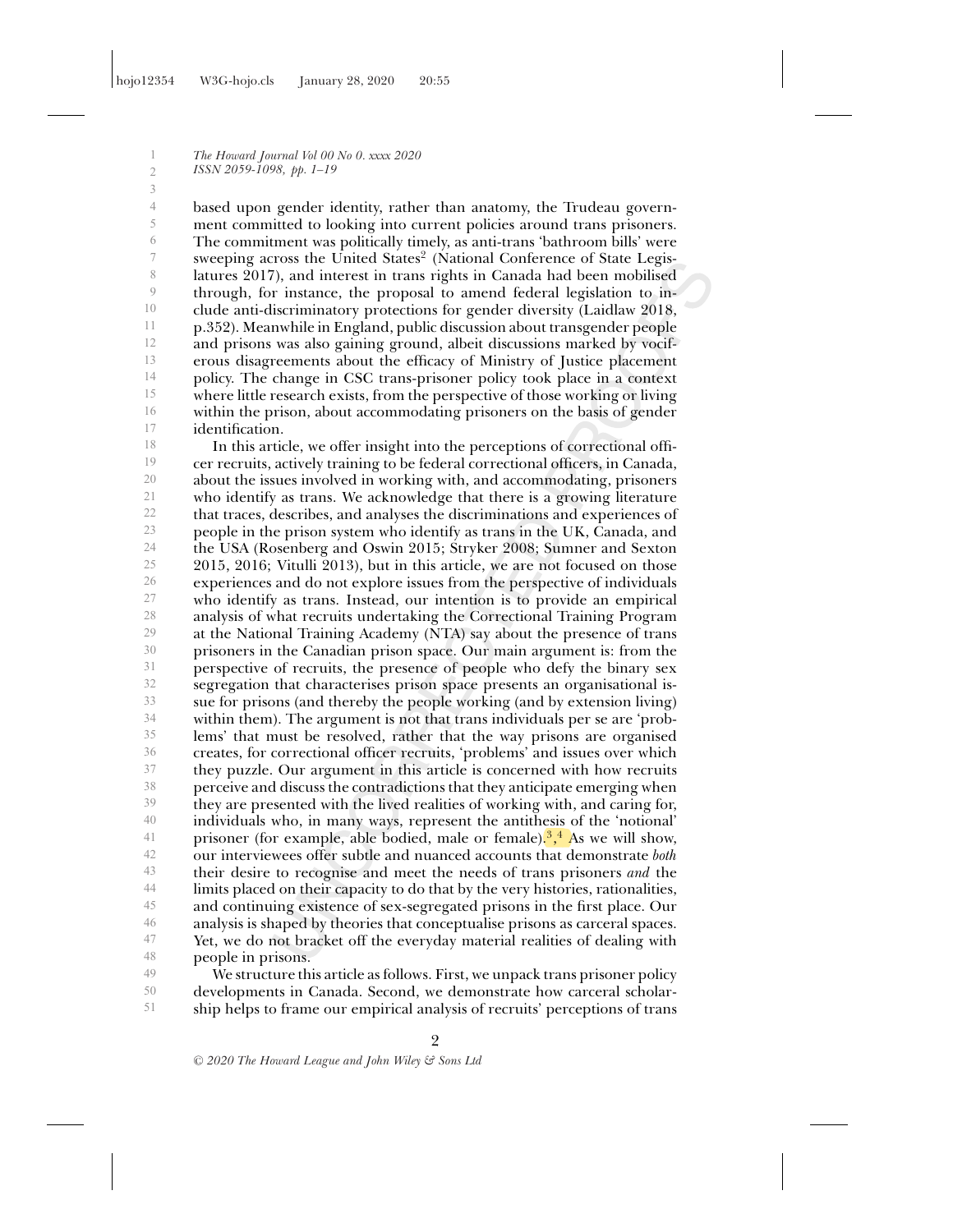prisoners and correctional work. Here, we also introduce a few cautionary notes about the effect of discourses about 'safety', 'security', and 'biology', the range of everyday realities that accompany said discourses and how these are both shaped and continue to justify sex-segregated carceral spaces. In the third section, we present our method and data analysis; we show where, how, and what is anticipated to happen for correctional officer recruits when trans lives, correctional work, and the sex binary prison environment in Canada come together. In the final section, we bring together our analysis and offer some thoughts about what Canadian correctional officer recruits tell us about contemporary trans politics in the context of prisons more widely.

#### **Prisoner Placement Policy Change in Canada**

18 19 20 21 22 23 24  $25$ 26 27 28 29 30 31 32 33 34 35 36 37 38 39 40 41 42 43 44 45 46 47 On 18 November 2016, Bill C-16, entitled: An Act to Amend the Canadian Human Rights Act and the Criminal Code, was passed (receiving Royal Assent in 2017); making 'gender identity and gender expression' prohibited grounds for discrimination (Bill C-16, 2016). In late 2016, the outgoing Correctional Investigator, Howard Sapers, called for CSC to consider that trans and intersex prisoners not by default be refused placement in identity-concordant institutions (for example, to consider prisoner placement based on their gender identity rather than current anatomy and to review their policies tied to trans prisoners; Sapers (2016); Correctional Service Canada (2017b)). In responding to Sapers's 2015–16 annual report, CSC committed to (and then upheld that commitment) reviewing their policies on gender dysphoria. The responding policy revisions, put forth on 9 January 2017, confirmed that prisoner placement was to be based on current anatomy, not gender self-identification, stating that: 'pre-operative male to female offenders with gender dysphoria will be held in men's institutions and pre-operative female to male offenders with gender dysphoria will be held in women's institutions' (Harris 2017b, no page number; see also Correctional Service Canada 2017b). Concern around the policy implications were vast, including cases where trans prisoners shared cells with other prisoners, were subjected to strip searches and other gendersensitive processes by officers of their opposite sex, and felt a need to hide their identity fearing exploitation, harassment, intimidation, and sexual violence (Harris 2017a; see also Resolution 16-07-M 2017; Sapers 2016, 2017). In addition, safety concerns for trans prisoners, alleged or real, left some trans prisoners housed in segregation units or with limited mobility within and between prisons (Harris 2017a). As happened, however, events overtook such concerns, as directly following Trudeau's aforementioned town hall meeting, CSC reversed their policy. By 14 January 2017, Harris reported, CSC was preparing to house prisoners on the basis of their gender identity (with consideration on a case-by-case bases).

48 49 50 51 The new policy, which came into effect on 27 December 2017, ensured that federal prisoners identifying as trans are afforded the same protections, dignity, and treatment as their non-trans counterparts in prison (Correctional Service Canada 2017a). Correctional Service Canada (2017a, no

-<sup>C</sup> *2020 The Howard League and John Wiley & Sons Ltd*

1 2 3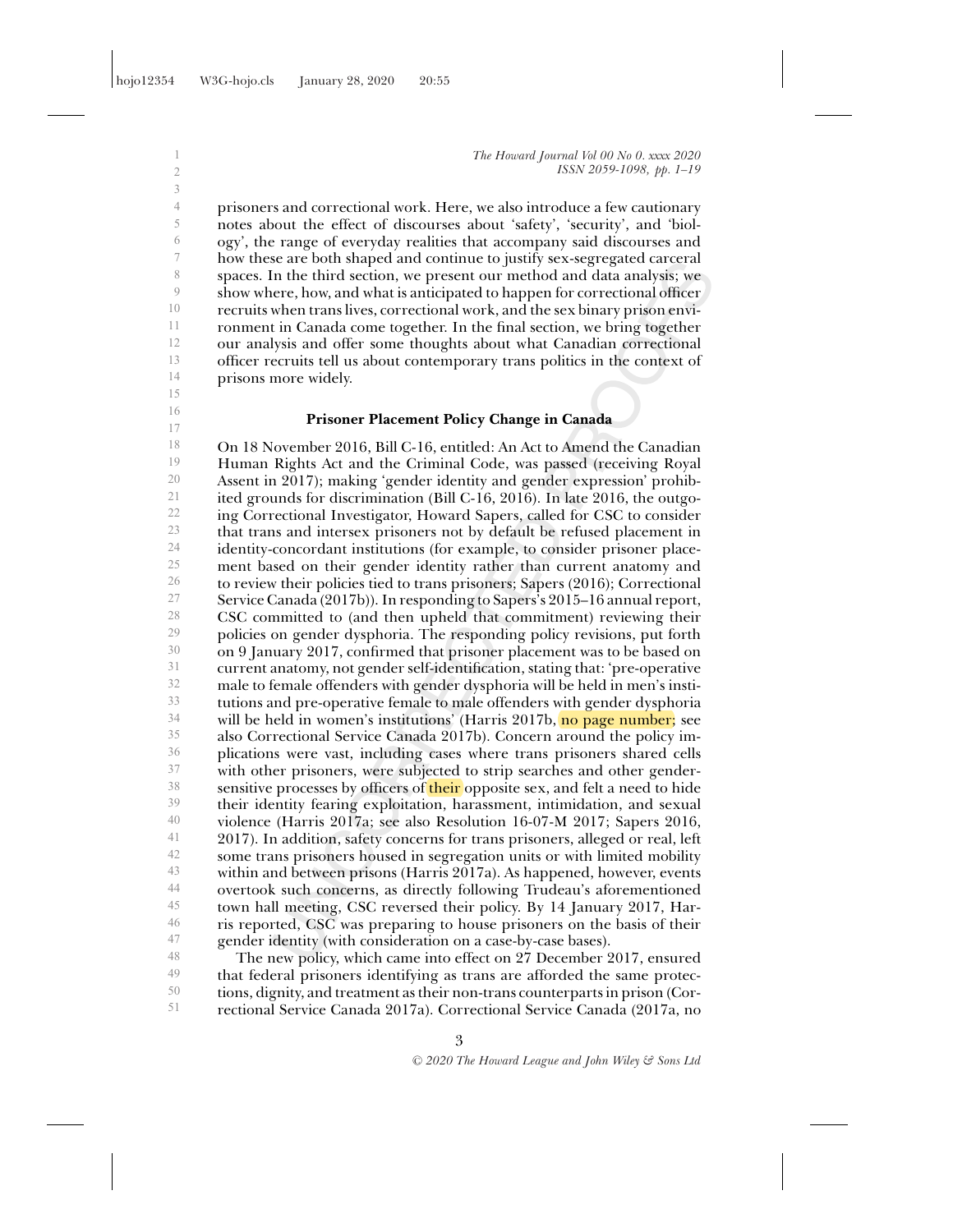1 3 4

page number) acknowledged its 'duty to accommodate based on gender identity or expression' and in response, put forth new guidelines that: ensure communications reflect gender-inclusive language; prisoners' gender identity remains private and confidential (stipulating that it will be shared only with those directly involved with the prisoner's care, and when relevant); and individualised protocols are delivered for prisoners who seek to be accommodated on the basis of gender identity or expression, including spiritual ceremonies, showers and toilets, frisk and strip searches, urinalysis, decontamination showers, and monitoring under camera surveillance (Harris 2018, no page number; see also Correctional Service Canada 2017a). Additionally, prisoners' 'preferred clothing and personal effects will be accommodated "to the greatest extent possible"' (Correctional Service Canada 2017a; Harris 2018, no page number). It should be noted in regards to sex reassignment surgery, that, as stated in the 9 January 2017 announcement, prisoners were no longer required to live in an identitycongruent gender role in the community for twelve months prior to their incarceration. Now, prisoners become eligible for sex reassignment surgery 'if they have lived in . . . an identity-congruent gender role for 12 continuous months and it is recommended by a specialist physician' (Harris 2017a, no page number). Thus, a prisoner could express a new gender identity in prison, live gender identity-congruently, and then have sex reassignment surgery all while incarcerated and with CSC paying for the surgery and proceeding without delay to determine the timing of the surgery in light of CSC and medical operational procedures, as well as the prisoner's release date (Harris 2017a, no page number).

Arguably, these legislative and prison administrative measures are an attempt to adapt a traditionally sex-segregated prison space to better meet the highly variable, variegated and mutable gender identities of its prisoner populations. With that, it might appear that the structures and processes based on sex segregation are being, at least to some degree, challenged. As we will see in the analysis of the interviews though, the mere application of the policy of housing prisoners according to their gender identity does little to resolve the complexities and contradictions that exist within a prison space.

37 38 39

#### **Gender Binaries, Carceral Spaces, Boundaries and Dealing with 'Anatomical Sex'**

In a sex-segregated prison system that is based on the idea that sex and gender are interrelated and indistinguishable (Sumner and Sexton 2016), the housing of trans prisoners in any part of the system presents challenges for prisons (as organisations), prison staff, and prisoners (trans and non-trans, alike). As Sumner and Sexton (2016, p.617) suggest, trying to understand the issues involved 'is more than tracing or describing how a particular demographic within prisons is further stigmatized (or not)'. Instead, the presence of trans prisoners calls into question some of the 'foundational tenets of the carceral system: sex segregation and the insurance of safety and security'. With that, Sumner and Sexton (2016) opened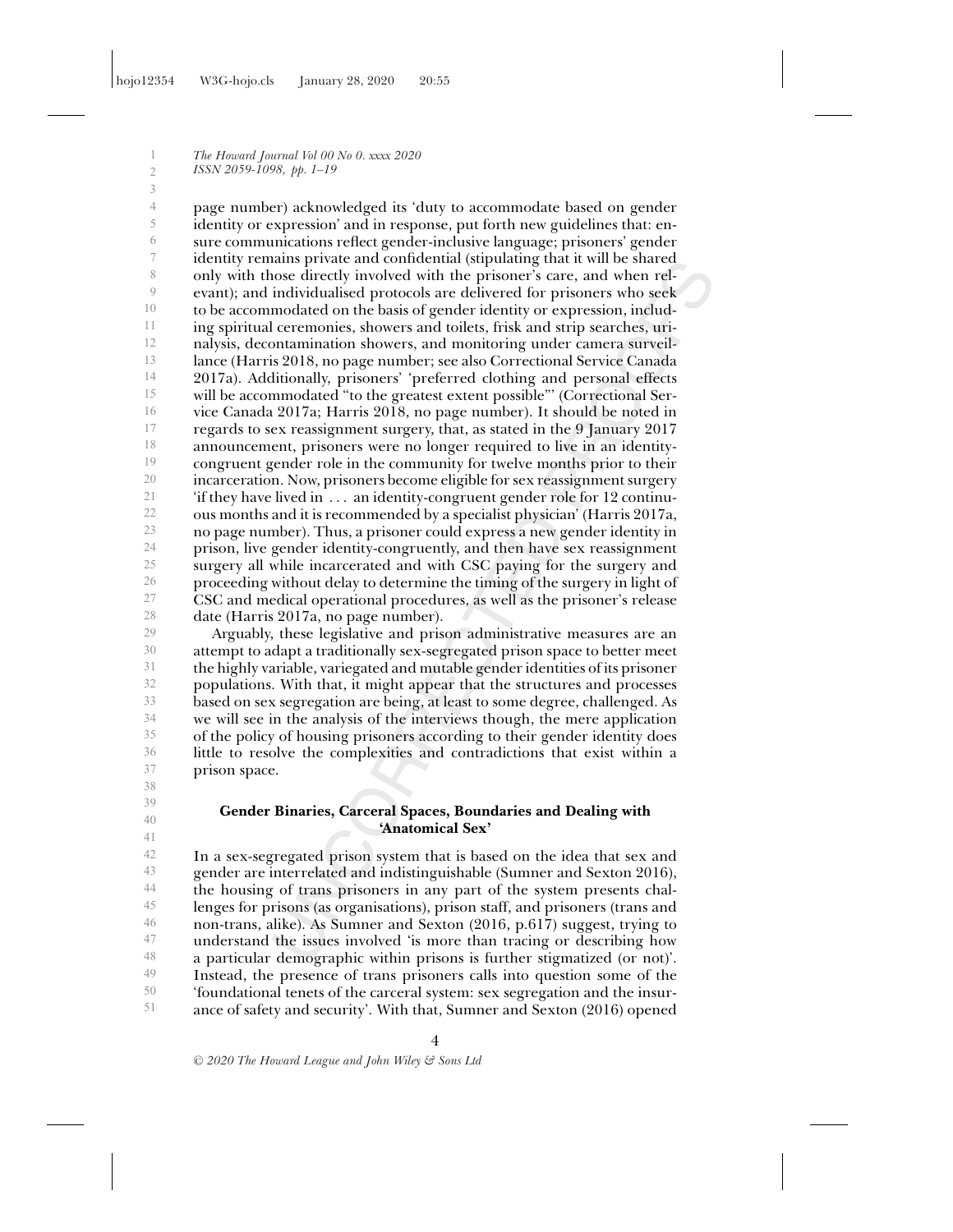the space for questions to be asked about how, if at all possible, individuals in a prison accommodate 'the problem' of those foundational tenets being called into question. As we later show, understandings of sex, sex segregation and gendered identities are inextricably tied up with notions of safety and security (or more specifically, risk and insecurity).

9 10 11 12 13 14 15 16 17 18 19 20 21 22 23 24 25 26 27 28 29 30 31 32 33 34 35 36 37 38 39 40 41 One way to understand how correctional officers think about the presence of trans people in the prison is through an analysis of how boundaries, physical, emotional, or virtual, become a constitutive element in the establishment of a carceral space and the perpetuation of particular norms within those bounds (Vitulli 2013; see also Sumner and Sexton (2016) regarding the challenges of constructing 'difference' for trans prisoners in prison; Emerton 2018; Jenness and Fenstermaker 2014; Kirkup 2018a; Mann 2006; Smith 2014). The challenge is to do this while also recognising some of the lived everyday material realities that correctional officers, prisoners (trans or otherwise), prisons (as organisations), and governments, have to contend with and that have been used to justify sex segregation. The activity of drawing personal, social, and physical boundaries, which together can also constitute carceral boundaries, is central to how self and one's associated relationships to others coalesce and conflict at different moments (for example, see Peters and Turner 2015). At times, boundaries may be implicit or explicit, visible or invisible, static or dynamic, and carceral or societal. Carceral spaces, with their boundaries, are spaces 'set aside for "securing" – detaining, locking up/away – problematic populations of one kind or another' (Philo 2012, p.4), but such spaces also are deeply intertwined in social, political, and economic structures and systems, and embedded in interpretations of power (Moran 2013; Philo 2012). A boundary, carceral included, serves as an *imaginary* – but no less effective – prop for social relations. More than simply the *setting* for social interactions; a boundary constantly reinscribes the very power relations that give the boundary meaning (Gacek 2019, p.80). To this end, in any context, one must question: who is drawing the boundaries, and what gives this entity the authority to draw? How are the boundaries delineated and what kinds are being delineated? And finally, what is the purpose of delineating these boundaries (Brighenti 2006; Peters and Turner 2015)? In effect, boundaries, imbued with meaning, become the object of an ongoing work of enactment, reinforcement and negotiation, all of which can be 'more or less effective, impressive, memorable, and affectively powerful according to specific circumstances' (Brighenti 2006, p.72).

42 43 44 45 46 47 48 49 50 51 In general, whenever a boundary appears, its creation generates a basic discontinuity between the inside and the outside. New functions are created, pre-existing functions are reorganised, and each boundary delineation determines effects of deterritorialisation and subsequent reterritorialisation. These basic operations generate and maintain an ongoing process and dialectical relationship of separation and fusion, with the two movements embedded into one another. It is clear that the territory of the prison can be imagined as serving several different functions in the pursuit of different ends. While functions may range widely, a common thread throughout is that in most cases, co-presence defines the carceral

-<sup>C</sup> *2020 The Howard League and John Wiley & Sons Ltd*

1 2 3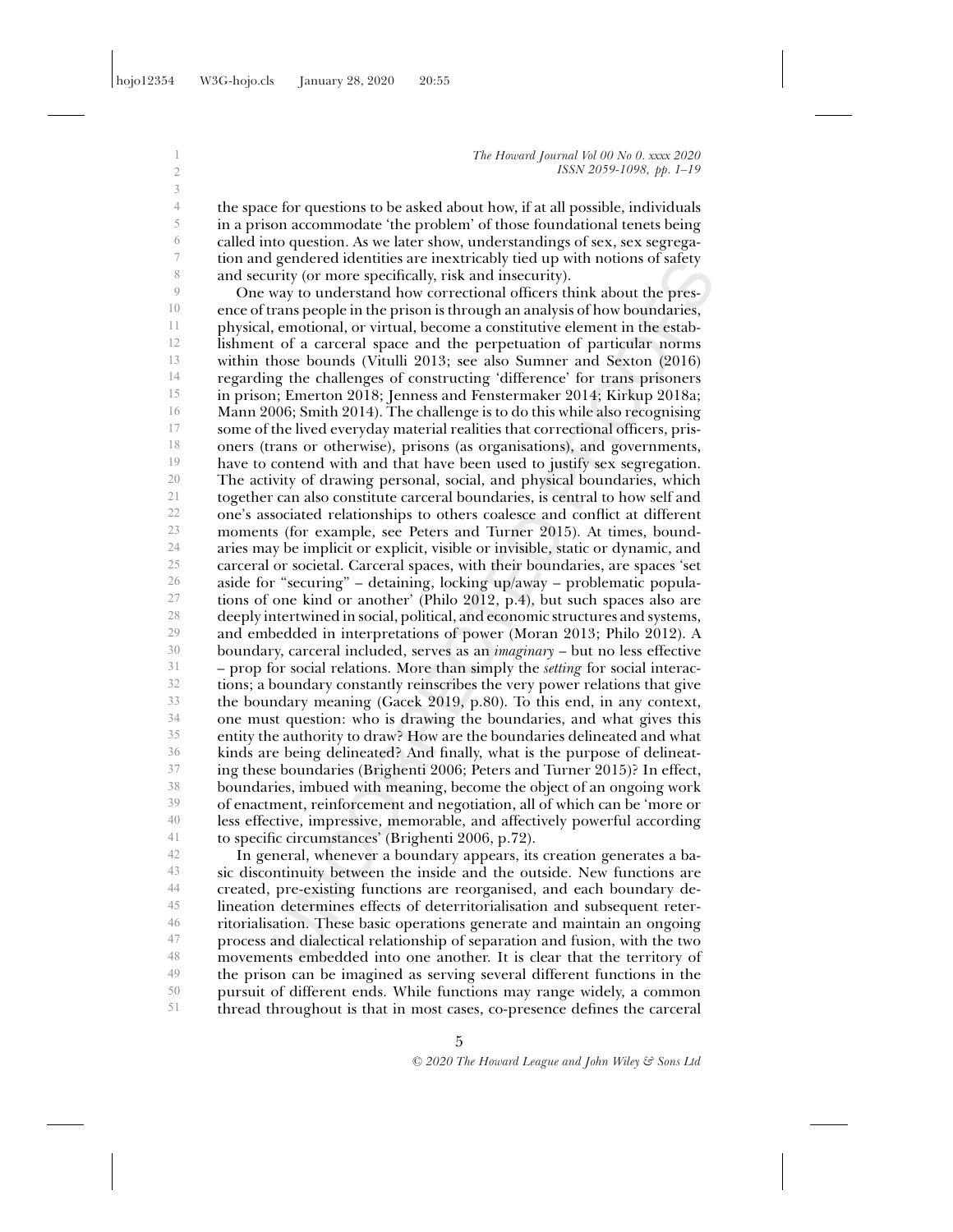49

51

space of the prison (and in various ways; for detailed examples of presence and absence in prison see Moran and Disney (2017)). In effect, the focus of boundary-making in carceral space 'is not exclusion from a particular area, but the creation of ordered social relations and co-presence, which are, in many cases, relations of dominance' (Gacek 2019, p.81), shaping interactions and the informal as well as formal norms of prison living (see Ricciardelli 2014; Sykes 1958). This has direct relevance to the analysis of correctional officer recruits' thoughts on the presence of trans people within prisons because, and as will be shown below, the main challenges presented to correctional officer recruits were challenges associated with 'where' people who identify as trans belong or ought to be placed within the prison estate, why they belong in that or this space and what will be the overall effect. The main ways that trans prisoners are placed is in accordance with their understandings (unsurprisingly) of sex and gender.

18 19 20 21 22 23 24 25 26 27 28 29 30 31 32 33 It is commonplace to assert that within the prison, the delineation of boundaries are also signs of control, conformity, and authority. Within sexsegregated prisons, though, gendered constructs act as boundaries that, in turn, create and reinforce understandings of gender-identification within a space that by its very definition allows only for a binary understanding of gender that maps on to biological sex. Such a framework permits the positioning of individuals who identify as trans in specific ways. Productive forces within carceral spaces attempt to coercively engulf all human bodies that come within their ambit, inasmuch as bodies are brought into the prison's efforts of understanding and managing human behaviour in ways that produce control, conformity and reproduce power relations and authority (Vitulli 2013). Trans individuals are confined behind prison walls. As such, the prison relinquishes its hold over routine procedures of normalising people into ordered, docile bodies to be 'subjected, used, transformed, and improved' (Foucault 1977, p.136) – at least in relation to those whose bodies do not conform to the 'notional' prisoner.

34 35 36 37 38 39 40 41 42 43 44 45 46 47 Prisoners who identify as trans, however, by failing to conform to the alleged 'norms' of binary sex with its presumption of gender congruence that underpin former federal Canadian prisons policies and the production of prison docility *by their very existence* bring into being new forms of knowledge about the self and the carceral experience. In a metaphoric mode, the trans prisoner confounds the traditional parameters of institutional carceral boundaries and prisoner handling and housing procedures, throwing personal, social, and carceral boundaries into uncertainty and disarray. In a more literal mode, all those who inhabit prison space – and across the associated policies regulating prisoners, staff, and administrators – are left to grapple with the realities of the endless variability of gender expression (and identity) and associated transitions (for example, physically, medically, and socially) in a context that has not been built with such variability in mind.

48 50 Yet, against this way of framing issues relating to trans, sex, gender, prisons, and segregation, other slightly more material, everyday 'realities' also intrude. As historical accounts of the development of women's prisons in England reveal, sex segregation is not merely because it reflects and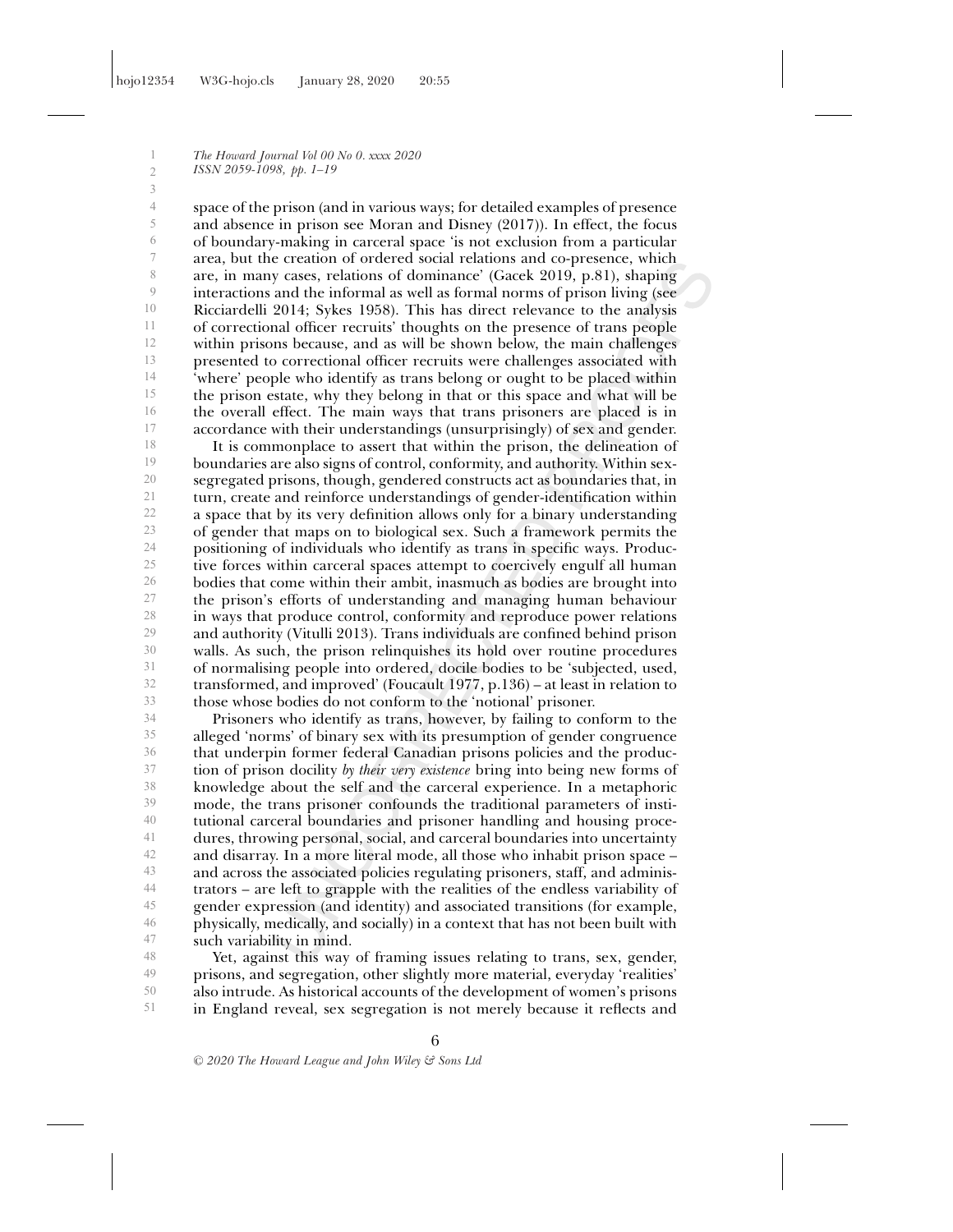1 2 3

*The Howard Journal Vol 00 No 0. xxxx 2020 ISSN 2059-1098, pp. 1–19*

4 5 6 7 8 9 10 11 12 13 14 15 16 17 18 19 20 21 22 23 24 25 26 27 28 29 30 is constitutive of hierarchies of gendered binaries. It was (and probably continues to be) seen as 'a solution' (of sorts) to some of the embodied complications arising from mixed sex prisons. Leaving aside questions of 'moral' contagion that were so prevalent during prison reform campaigns in Victorian England (and the fact that women prisoners have become impregnated), sex segregation is, nevertheless, seen as reducing the potential for prison pregnancies (Dobash and Dobash 2015). Sex segregation is also seen as providing a (perhaps only rhetorical) solution to the perceived risks to female prisoners' safety and security when the reality and prevalence of male sexual violence against women is taken into consideration. Being cognisant of these issues, therefore, means that we frame our analysis of the empirical data in the following way: prisons are not just carceral spaces created in boundary making, they are sex-segregated (with the presumption of gender segregation). They are spaces that are primarily designed to produce docility and order so that the main organisational purpose of those spaces is fulfilled – that is, the containment of those who have lost their liberty as a form of punishment. The political and organisational lived realities of prison are created within a political space that assumes the notional prisoner is the able male-bodied prisoner; it is not only individuals who identify as trans that subvert or challenge by virtue of being, the prison organisation and nuances in prison space. Trans prisoners – like almost anybody – are transgressive because the organisation of prisons assumes a notional able male-bodied prisoner and 'real' people seldom conform to notional people, as the early studies of women's incarceration and more recent studies of geriatric, sick, child, disabled, mentally ill bodies in prison also attest (for example, Kupers and Toch 1999; Ripa and du Peloux 1990; Wendell 2013).

31 32 33 34 35 36 37 38 39 40 41 Matters of safety and security take precedence in how recruits imagine and think through issues relating to the placement of individuals who identify as trans. This is far from surprising as three decades of prison scholarship confirm that correctional officers' concerns are predominately with order maintenance, and security (Hay and Sparks 1992; Liebling, Price and Shefer 2010; Ricciardelli 2019). Perhaps the one contribution we make in this article, however, is to trace these complexities in relation to gender identities and demonstrate that correctional officer recruits proffer subtle, nuanced and appreciative understandings of the issues for the prison as well as for trans prisoners.

#### **Current Study**

The lack of attention within punishment scholarship in Canada (and the array of ad hoc policies emerging around trans prisoner placement and entitlements) provided the impetus for the current study. We look to understand how correctional officer recruits – some with prior experiences working in provincial prisons with trans prisoners – interpret the divide between the categories 'sex' and 'gender' in relation to prisoners who identify as trans and the impact of navigating this in a respectful manner for their occupational role. Specifically, we first look to understand how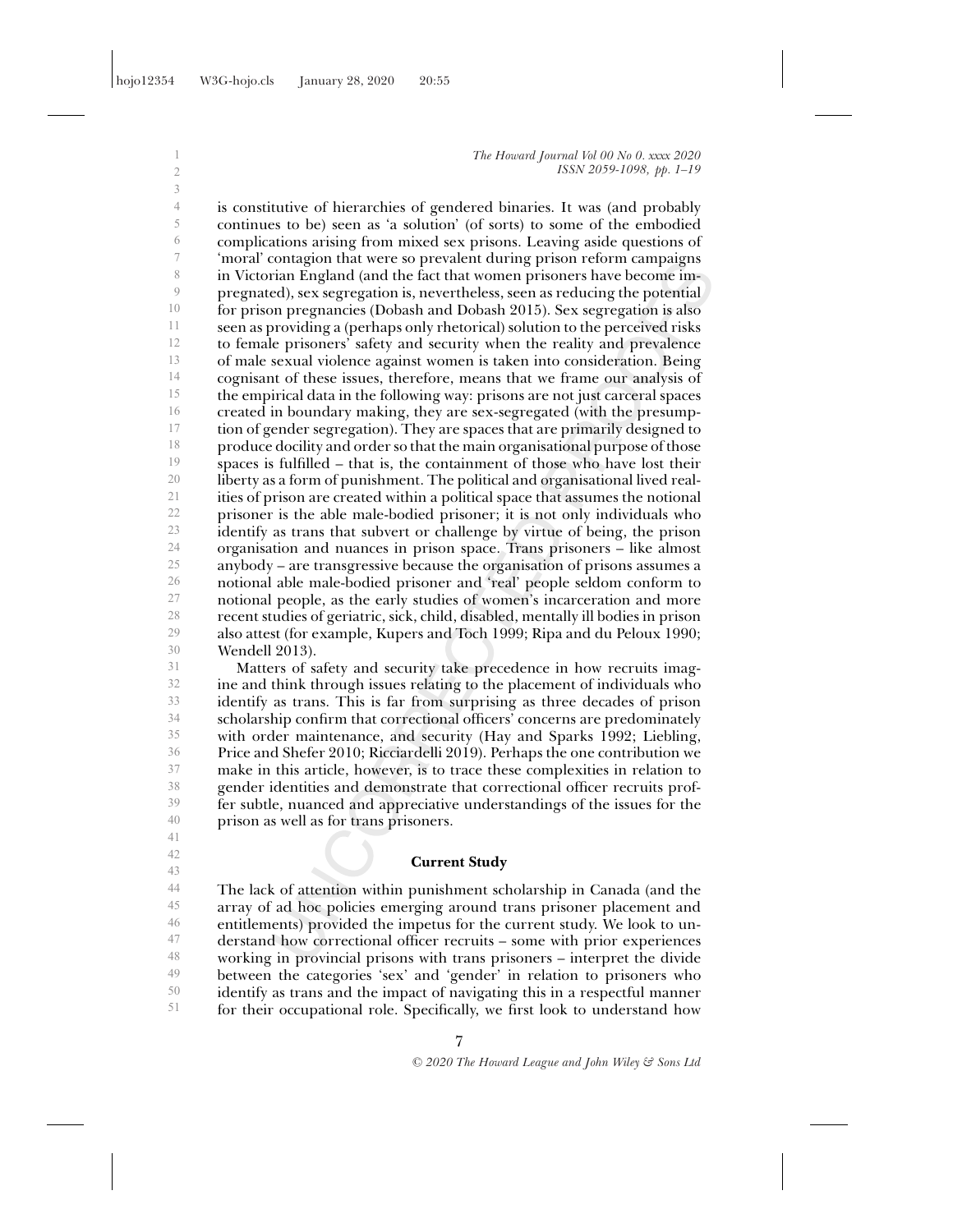recruits think about trans prisoners and, second, their occupational responsibility to manage individuals who identify as trans in an environment that is not yet conducive, ready, or equipped (Emerton 2018; Jenness and Fenstermaker 2014; Mann 2006; Rosenberg and Oswin 2015; Smith 2014) to accommodate (that is to say, 'deal with') people who identify as trans.

#### **Method**

Correctional officer recruits ( $n = 55$ ), completing the Correctional Training Program in  $2018<sup>5</sup>$  at CSC's National Training Academy), were interviewed to provide their experiences and expectations of correctional work and responsibilities.<sup>7</sup> In terms of demographics, 56.4% (n = 31) of the sample were men, while the remaining  $43.6\%$  (n = 24) were women, and their ages ranged from 19 to 54 years. Most of the participants identified themselves as white  $(78.2\%, n = 43)$  while the identities of the remaining participants  $(21.8\%, n = 12)$  ranged from black, Indigenous, Metis, and First Nation, to South Asian, Chinese, and Japanese, respectively.

21 22 23 24 25 26 27 28 29 30 31 32 33 34 35 36 37 Interviews were semi-structured and in person, all conducted in a locale used by the National Training Academy. The primary investigator introduced the study to each class within the training programme. At this time, consent forms were administered, interested recruits filled out the forms and, to set up an interview, provided their contact information. Those who did not consent, less than 5%, did not provide contact information. All recruits returned the forms. Interviews were conducted in private spaces, each ranged from 55 to 120 minutes, and followed the conversational paths put forth by participants. A 39-item open-ended interview guide was used during interviews, but not strictly adhered to. The guide constituted a checklist of topics to be unpacked during the interviews, allowing ample opportunity to probe emergent conservational paths or topics of interest as expressed by the interviewee. Interviews were digitally voice recorded and transcribed verbatim; pseudonyms protect participant identities and any other information that could identify a participant is removed. Direct quotes are edited for readability.

Following a qualitative research paradigm, we situate our epistemological position within social constructionism (for example, see Berger and Luckman 1966), grounding data in the perspectives of participants. As Bogdan and Bilken (2003) argue, this approach to data collection is 'rich in description of people, places and conversations . . . [and formulates research questions] to investigate topics in all their complexity' (p.2). Our approach to coding was semi-grounded (Glaser and Strauss 1967).

#### **Results: 'It's Complicated'**

In exploring how correctional officer recruits understand their occupational responsibility to provide care, custody, and control toward trans prisoners while also ensuring their safety and thereby prison security, the theme of 'it's complicated' arose repeatedly. We break this down into three subthemes. First, for recruits there was concern that the category 'trans' was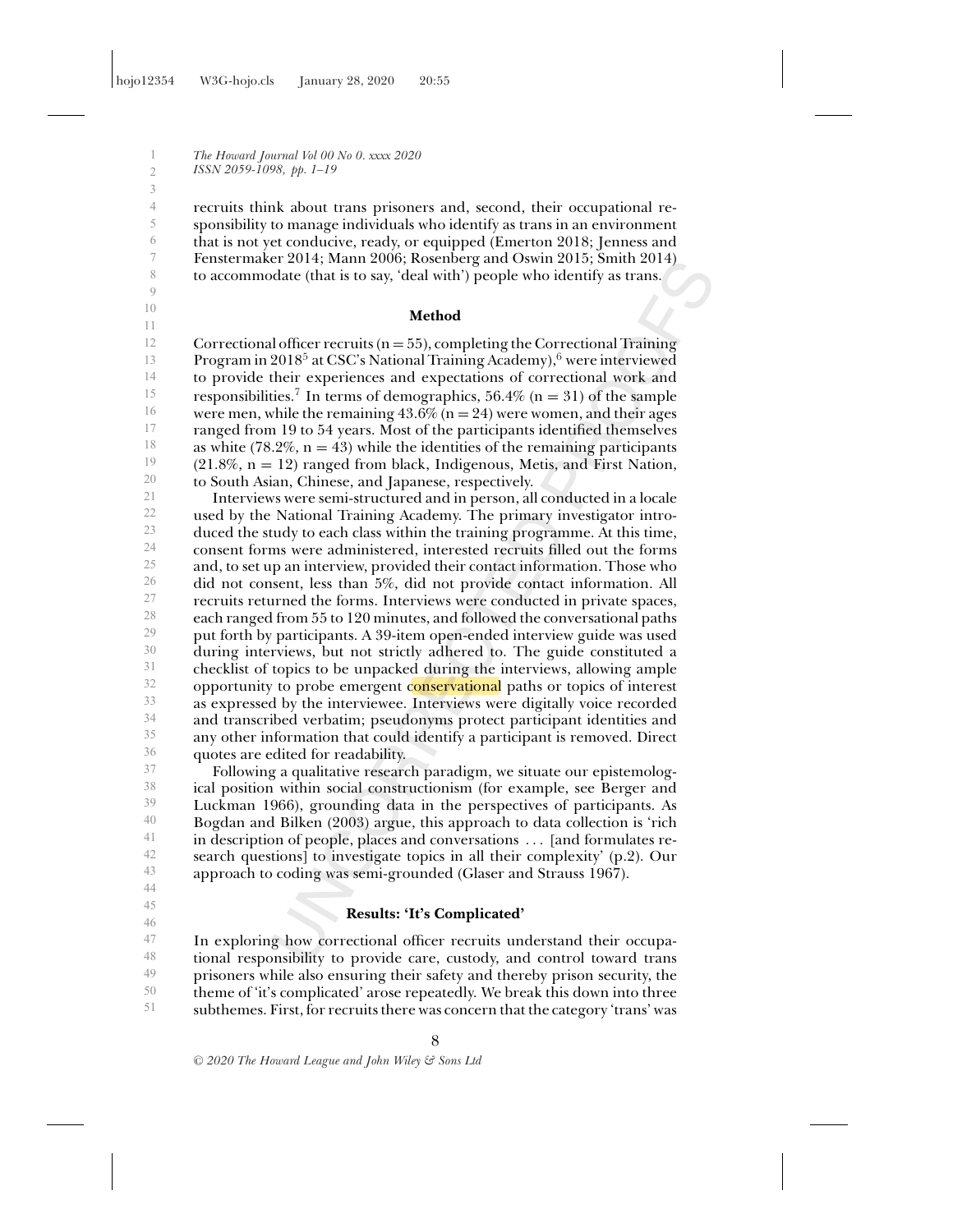4 5 6 7 8 9 10 11 12 13 14 15 16 17 18 19 20 21 far from easy to define – not in relation to individual prisoners but rather in relation to the organisational priorities of the prison and their occupational role – and being so, this led to a great deal of uncertainty in knowing how to manage themselves and their roles as officers. Second, there was uncertainty about where such prisoners ought to be appropriately housed (that is, according to their gender identity or current anatomy); and, third, there was uncertainty about how to ensure, effectively, the safety and security of trans prisoners themselves. Recruits expressed many hesitations and concerns about incorrectly managing the gender identities of prisoners in a context where recruits believed that not doing so could lead to trans prisoners being victimised by other (non-trans) prisoners. As the voices of recruits reveal, CSC emphasises that, in general, placement and protection go hand-in-hand as placement is the central mechanism through which the protection of *all* prisoners can be optimised; including those with specific gender-related needs (for example, trans prisoners, incarcerated women) living within an institution that has yet to fully figure out how to accommodate trans people and the almost endless possibilities of diversity in gender expression.

22 23 24

1 2 3

#### **The 'Gray Area': Interpretations of the Diversity of Trans Identities**

For recruits, interpreting the divide between prisoners' anatomical sex and gender identification is easier in theory than in application. Recruits often had limited (if any) knowledge of, and varied opinions on, current gender identity policy. While recruits' words suggest agreement with the current legislation (that is, that trans prisoners be given the choice of which institution (for example, male or female) they be placed within), many also suggested that in practice, determining the placement of prisoners in male or female prisons needed to be done on a case-by-case basis (as noted in policies outlined in Bulletin 584). The reason for supporting a case-bycase policy was recruits' recognition of the fact that placing individuals according to current anatomy could, in some cases, increase risk for the trans prisoner:

It's a very hot topic at the moment ... I definitely understand and appreciate the trans community, I can't say I understand what they're going through, but I appreciate what they've gone through and the history of the LGBTQ2s community. I think that it kind of poses a risk, unfortunately. I believe that if they're in process then maybe they should have to wait a little longer until they've fully completed the transition. (participant 38)

I don't know. I mean there obviously needs to be a place for them, but where that place is, I don't know. I don't think a woman should be in a men's institution, no less a man be in a woman's. If you have all the working parts, which would enable you – I mean women are going to rape women, and men are going to rape men, so it's going to happen, but I just don't know . . . I just think that's going to come with a whole bunch of complications. (participant 29)

I feel if you're fully transitioned and you were a man and now you're a woman, I'm a true believer of 'why can't you?' [Interviewer asks: 'If someone's not fully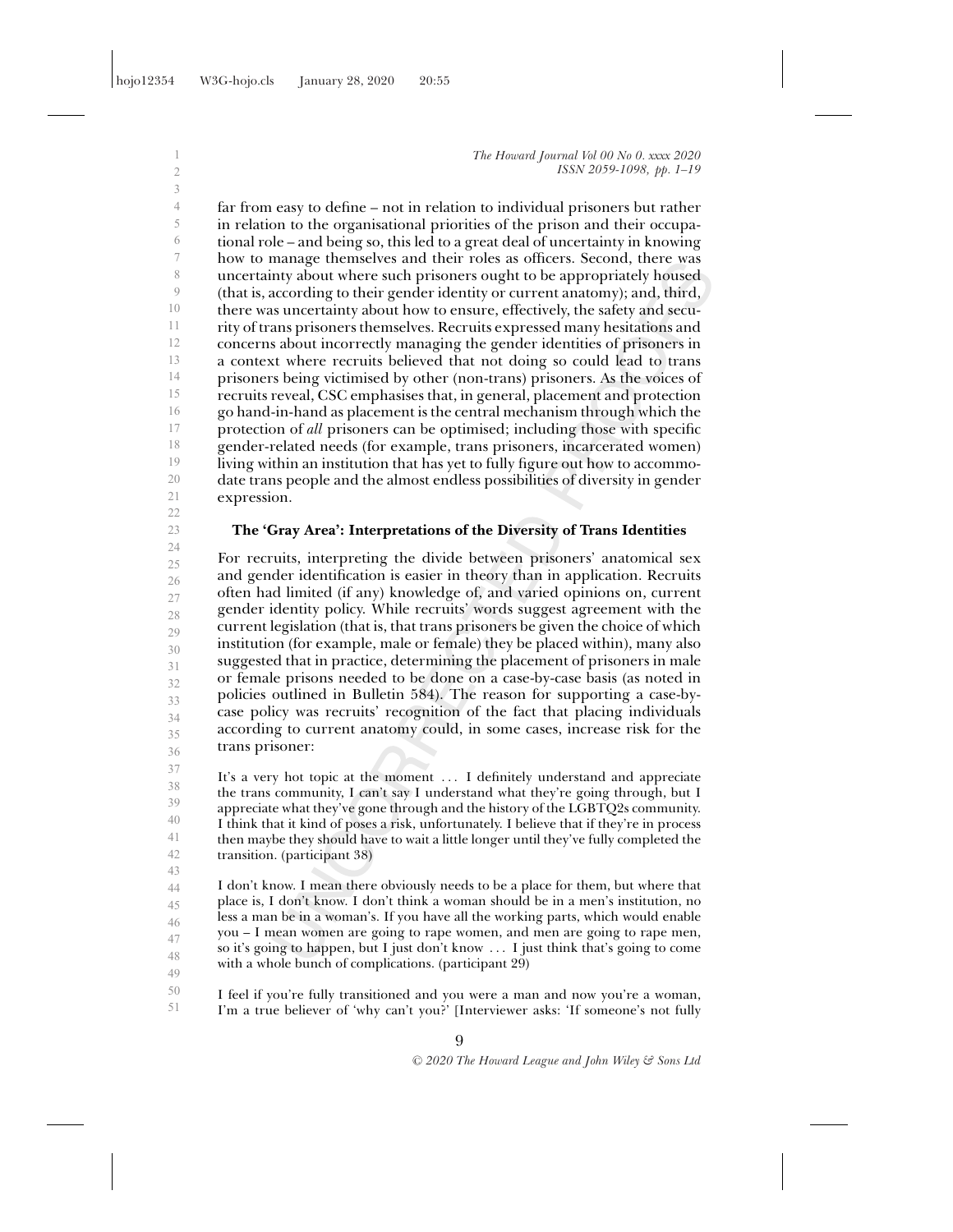*The Howard Journal Vol 00 No 0. xxxx 2020*

*ISSN 2059-1098, pp. 1–19*

32 33

transitioned?'] That's my gray area, I feel. Because I've seen it, that's why I said 'I don't want to sound jaded', but I've seen that, where guys say they're transitioning but they're not. They say it to get things. That's definitely probably not the case for every individual because I'm sure it's not. (participant 11)

Evidenced here, recruits' interpretations of gender identity closely align with current anatomy and thus informs perceptions of risk (participant 38) and prisoner safety (participant 29). Interpretations of risk and safety are caught up in concerns about genitalia, insofar as prisoners are thought less likely to be at risk or risky depending on whether and to what extent their current anatomy aligns with the sex of prisoners in the institution in which they are placed rather than prisoners' gender identity. For correctional officer recruits, the risk, it would seem, is the grayness of those whose anatomy and gender identity are not aligned and whether such a status is an attempt to 'scam' the system. Yet the reality remains that trans prisoners' gender identity and anatomy do not always 'align', and some recruits express concerns about the placement of trans prisoners among prisoners with genitalia of a different sex. As a result of this fact, a 'gray area' exists, characterised by uncertainty and risk in the minds of the recruits.

22 23 24 25 26 27 28 29 30 31 34 35 36 37 In general, all recruits are asked, within their occupational role, to balance the need to ensure prison order and control while also caring for prisoners. For the respondents in this study, the challenges of achieving that balance have become compounded with the challenges of imagining how trans prisoners 'fit' (both theoretically and literally) into the sex-segregated prison space. And while some recruits felt that prisoners could, at least in theory, abuse the gender identity policy to receive special privileges (see above, participant 11), the majority of respondents suggested that they were open to learning about both the LGBTQ2s community and trans prisoner experiences. This is not to say that the recruits could fully understand such experiences (no participants in this sample self-identified as trans); nevertheless, they were able to recognise that despite the tugof-war that necessarily exists within a sex-segregated system, variability in gender expressions ought still be able to emerge in prison. As participant 13 indicates:

We're supposed to be different. If I was that trans person I would understand the turmoil and emotional effort that would go into transitioning. I empathise deeply with the LGBTQ2s community. They struggle on so many levels . . . It just makes sense to me that someone who truly, for the rest of their life, will identify as a particular sex, it makes sense to me that they'd use that washroom, if they commit a crime that they'd be imprisoned with that gender. They're that gender.

Empathy for the high degree of variability of gender identity provides a space in which the presence of trans prisoners in the recruits' imaginings does challenge, in varying ways, the hypermasculine prison environment which relies on highly specific ways of 'doing' masculinities (see Ricciardelli 2016; Ricciardelli, Maier and Hannah-Moffat 2015). Yet, as participant 33 indicates, 'the gray area' in which there is a highly diverse category of trans people remained a troubling area: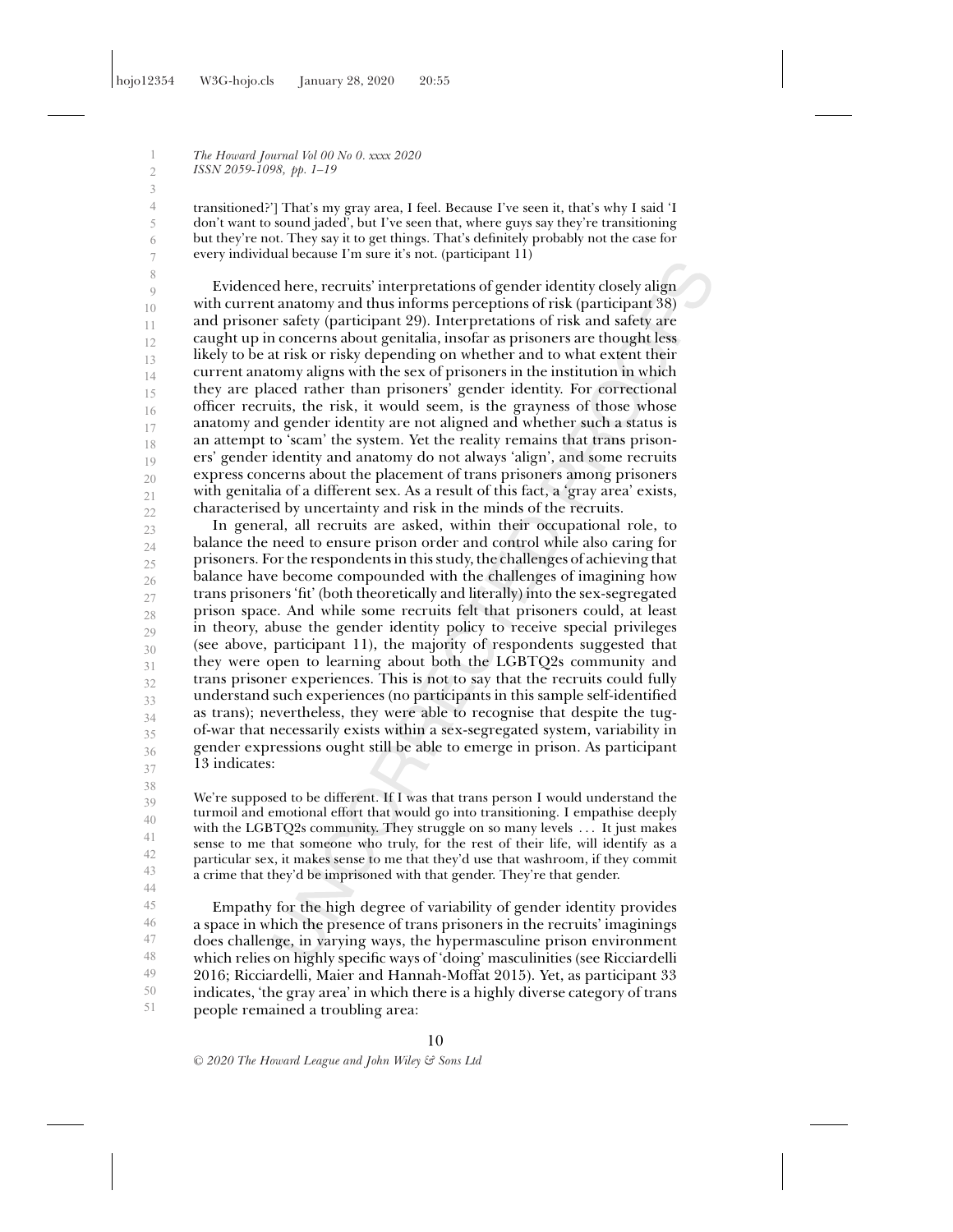*The Howard Journal Vol 00 No 0. xxxx 2020 ISSN 2059-1098, pp. 1–19*

I struggle with it. And I think – I don't know. I'm still learning this. My daughter teaches me every day. I am fully open. I have zero problem with trans people or homosexual people at all. I guess what I struggle with is because I've heard – and I know there must be some sort of evaluation before this can happen, right, but men are able to self-identify as women in order to go into a women's prison. That, I don't think is right. I think I would have to separate myself from that because it's not my job to identify that. But, I've got to say, I don't think it's right.

As participant 33's words evidence, this is a complex symbolic terrain for recruits to navigate. As a result of the policy changes regarding accommodating prisoners on the basis of gender identity, correctional officers are forced to recognise the tensions around sex and gender that underpin what 'trans' *means*. At the same time they are asked to question their own understandings, including the historical reasons and discourses, that account for sex-segregated prisons more generally as well as personal tolerances and empathies regarding gender expression.

#### **Recruits' Thoughts on Placing Trans Prisoners**

21 22 23 24 25 26 27 28 29 30 31 Scholars have noted that sex and gender regulation is a standard element of social control within carceral institutions and remains 'a fundamental aspect of the interactions between prisoners and correctional officers' (Rosenberg and Oswin 2015, p.1277; see also Carlen 1983, 2013; Rodriguez 2006). All participants learn about trans prisoners during their training and some, with prior experience working in correctional services, had experiences with trans prisoners in custody. While, as previously evidenced, some respondents are empathetic to trans prisoners and their needs, placing trans prisoners in appropriate institutions remained an ongoing concern for these correctional workers

Some recruits spoke at length about the value and their belief that prisoners should be placed on a unit with other prisoners of the same identifying gender. Specifically, participant 13 bluntly stated: 'They should be placed in the place that they identify', however, they quickly continued to explain that gender conforming placement, rather than anatomy was not without difficulties:

It's going to create difficulties. You're going to get bigotry from women who say 'the person isn't a woman', from men that say 'the person isn't a man'. Ultimately, these people aren't seeing the person as a person. If a person identifies as a man, why would they go to a women's prison? If they identify as a woman, why would they go to a men's prison? . . . if you put someone who identifies as a certain gender in the opposite sex prison just because of whatever anatomy they have, specifically trans woman identifies as a woman in a male prison, a lot of those males are going to look down on that person. They're not just going to get it from offenders they might get it from the staff. Even though we're trained differently. (participant 13)

It is perhaps worthy to note that the source of concern for participant 13 is precisely the difference between an individual as a person and an individual as a particular type of anatomical body. Said in another way, they are concerned about trans people facing difficulties regardless of where they are placed in prison. Participant 13 claims that a trans prisoner might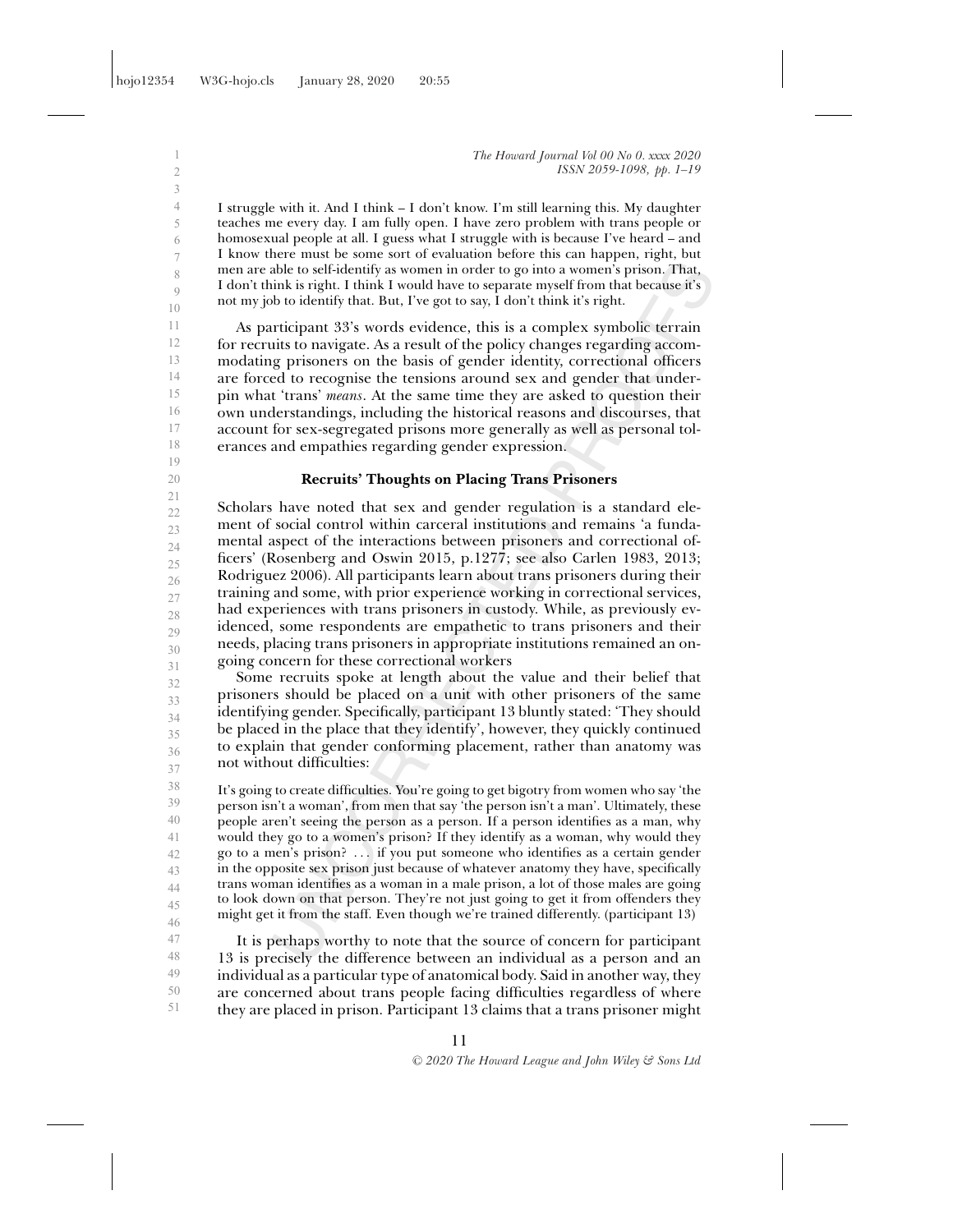not be viewed as a 'person' in their own right; instead their anatomy will take precedence and dictate how other prisoners (and even staff) define the prisoner. Thus, although the prisoner may be more comfortable given their placement with others of the same gender identity, they may be made to feel like an outsider and thus excluded, alone, and alienated on the unit.8

Participant 13 was not alone in noting the tensions and complexities when relating the placement of people according to individuals' subjective sense and expression of their gendered identity versus their anatomy. Participant 14 said:

Usually the person – well it affects both sides – if you take someone who is male in appearance but relates more to being a female and you put them with females they may feel they don't belong there. So, it's bad for the female population. But if you take him and put them with the males it hurts him because they don't want to be there. It's a slippery slope. They're going to struggle with that one for a while because you [can't] segregate them or put them in their own institution . . .

Participant 14's words illustrate the discomfort that may permeate prisoners' experiences; gender expression informs how people are treated in prison (Jenness and Fenstermaker 2014; Ricciardelli, Maier and Hannah-Moffat 2015). As a trans prisoner, they are distinct from the notional prisoner; yet, such distinctions, for better or worse, have the potential to reveal insecurities among and between correctional officers and prisoners. Participant 12, with experience of working in a provincial prison in Canada, also expressed:

30 31 32 33 34 35 36 37 38 39 40 41 42 43 44 We had a female that had transitioned [self-identified] to a male but had facial hair. This one just identified but wasn't in transition. Another [prisoner] was in transition, facial hair, tall, skinny. I looked at him as a man. What they did at first, he came in and we put him in seg. A lot of them [other prisoners] were uncomfortable by it. Another time he came in and it was full, so we put him on a unit. He was very uncomfortable by it because he's a man, and he's with the women. I found that to be a very difficult issue . . . I understand the rule [at the time] is the transition isn't complete. He still has a vagina so therefore, he's in a female institution. I think maybe that's the easiest way to do it. I don't know. It's such a complex issue because you identify as a male but we throw you in with the men and they could rape you because you have a woman part that they haven't seen in a while. Or, you could be at a disadvantage. I don't know what the right answer would be but I don't think they're quite there yet.  $\ldots$  because just to say, 'you still have a vagina' it's like 'well okay' but that's very insensitive to put it that way. It just seems very harsh . . . It's definitely an issue within the penitentiary. The women are uncomfortable with the men being there and he's uncomfortable being there but the reverse is very uncomfortable as well.

45 46

Participant 12's words show the overall discomfort (that is, for other prisoners as well as trans prisoners) that can result from placement, either when oriented in anatomical sex or gender expression; perhaps a fact also tied to the inherent discomfort of sharing living quarters with strangers in custodial space more generally as much as the recognition of potential male sexual violence. The insensitivities that participant 12 described was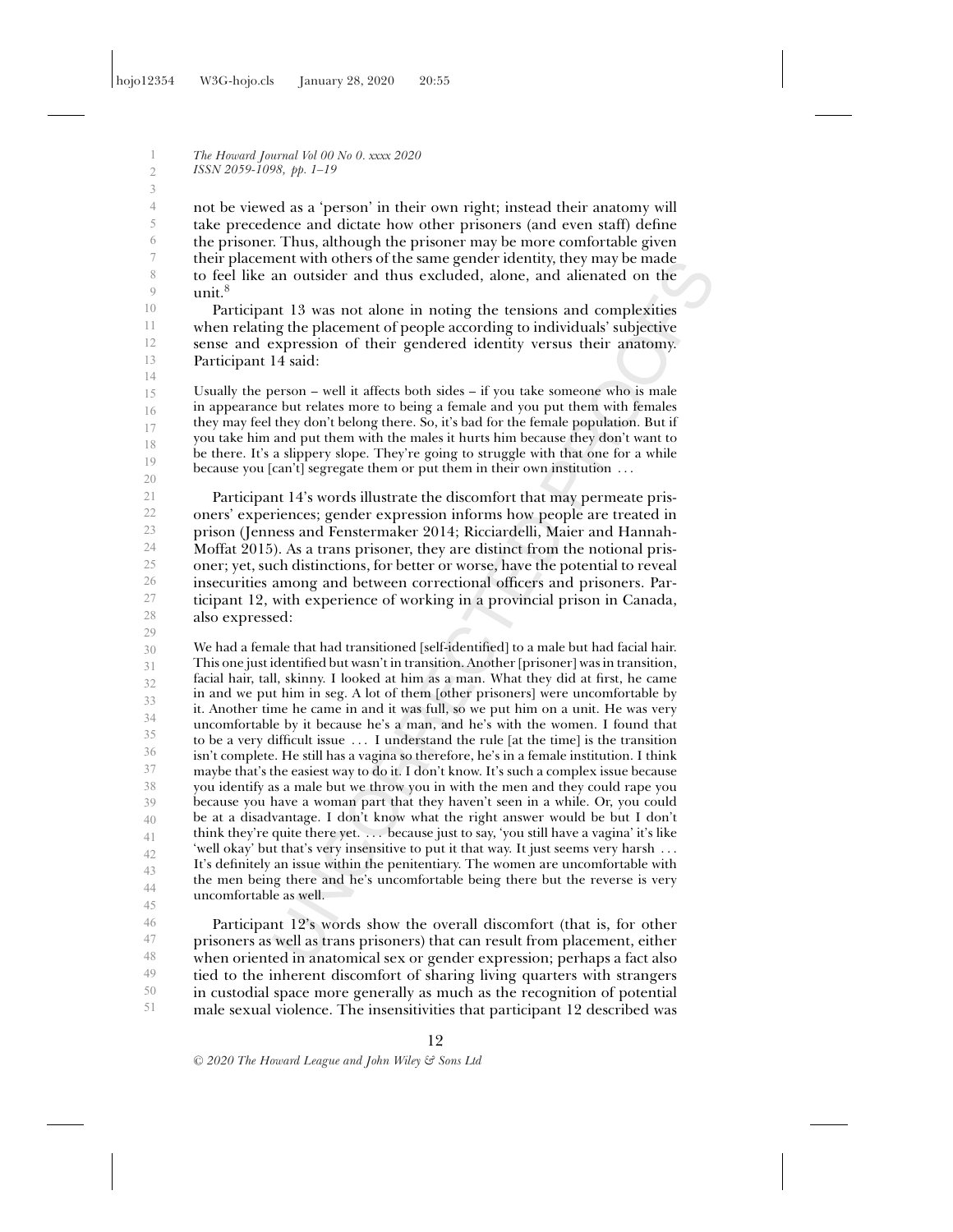echoed by other recruits, including those like participant 12 who had prior experiences working in provincial institutions. Participant 14 noted that:

We're dealing with a population that's so immature, inmates are immature. They are kids. They're bullies. If it was any other environment it wouldn't be a big deal. In that immature environment it's a recipe for disaster. I don't think there's ever going to be a good solution to that.

In sum, these excerpts reveal that for recruits the gender identity policy posed real challenges when placing trans prisoners in carceral spaces still rigidly tied to sex binaries.

#### **Protecting Trans Prisoners through Prison Placement**

Recruits' ability, as noted, to interpret trans identity and gender expression in prison does not occur without risks. For recruits, discerning whether a risk is posed through the placement of trans prisoners within and between institutions according to how the prisoner expresses their gender remains a concern. The protection of all prisoners in custodial care is paramount policy priority for correctional officers. The protection of trans prisoners presents a unique set of issues. Participant 11 notes:

There's some that are legit transitioning and yet get beat up and abused. Where am I going to put them? Why should they have to go on secure and be locked up in a cell because they're transitioning . . . It's not fair. But I can't put them in general population because what's going to happen? They'll get taken advantage of or they're going to be doing sex acts and then it involves us and it's just . . . I don't know what they're going to do with that. They can't make a new facility.

Participant 11's words demonstrate the complexities around placement, specifically that placement in general population (of either sex) can add risk to the prisoner and thus unit, facility, and staff. However, it is unreasonable to suggest that a trans prisoner be 'locked up in a cell' (participant 11). Given the new gender identity policy in CSC, how to distinguish what is safest is not a simple task:

As long as their safety is top priority. That's such a tricky question . . . Yeah. Wherever they're going to be safest. It's hard to determine that. (participant 35)

Participant 35's words illustrate the prioritisation of safety but also the complexities around what it means to be safe and how to constitute safety (particularly when it is someone else's safety under consideration). For other participants, the very discussion about placement was also a discussion about protection and safety *of* trans prisoners. For instance, as participant 33 notes:

46 47 48 49 50 51 I don't think it would be very safe for a man who's identifying as a woman to be placed – no, opposite – for a woman who's identifying as a man to be placed in a men's prison. It wouldn't be safe for him/her either. I struggle with it because I don't know where the safety feature goes for either one. And if you're having a man who is identifying as a woman but has all his parts going into a woman's prison, what's happening with birth-control, how many pregnant women are there going to be? If he's in there for a sex offense, is he raping anybody? Again, safety

-<sup>C</sup> *2020 The Howard League and John Wiley & Sons Ltd*

1 2 3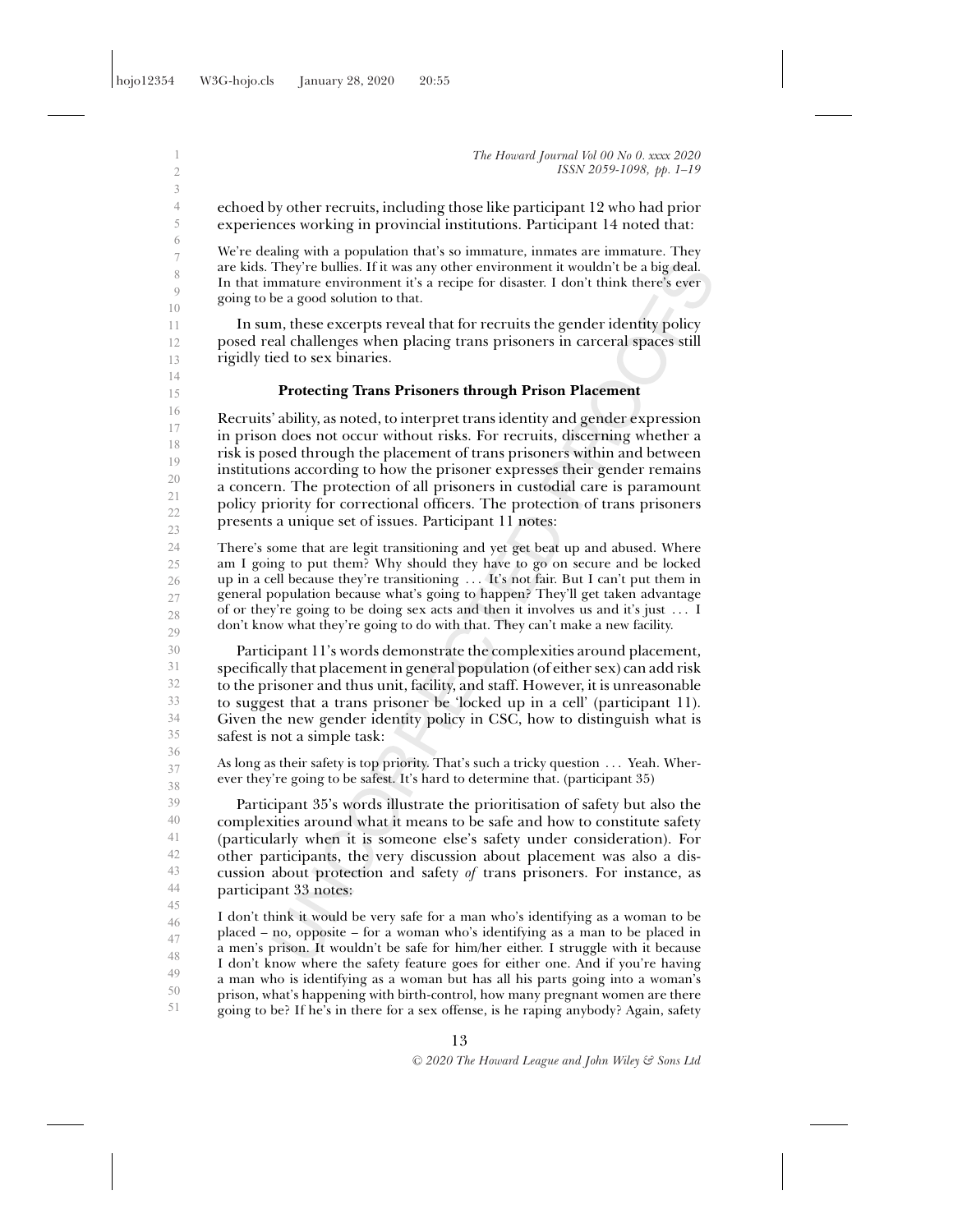concerns, right? . . . I don't judge somebody for identifying a different way. What I'm struggling with is where you're placing them for their own safety and for other people's safety.

Earlier we noted that an analysis of recruits' thoughts regarding trans prisoners ought not be analysed merely in relation to how recruits constitute the prison space via the meanings they bring and imaginings they utilise. We suggested that there were some everyday material realities that intruded. Participant 33's words clearly evidence this. Despite the recognition of the need to accommodate and understand prisoners and their gendered senses of themselves, participant 33 also recognised that the material realities of bodies do matter, especially in relation to well-known issues regarding sexual violence against women and the 'gray' areas of trans prisoners. Trans people in prison continue to be complex sites of negotiation, circulating 'emotions, transitions, expressions, and (in)securities' between staff (for example, correctional officers) and prisoners, and beyond the boundaries of the prisons themselves (Rosenberg and Oswin 2015, p.1278). For these recruits, trans prisoners are often left in a state of limbo which makes the most appropriate procedures to assess and manage the 'risks' almost impossible to understand.

#### **Conclusion**

26 27 28 29 30 31 32 33 34 35 36 37 38 39 40 41 42 43 44 45 46 Among the thousands of people currently incarcerated in the Canadian federal system, trans prisoners, rather recently, became publicly visible. CSC and its staff are now more publicly tasked to confront the realities of incarcerating trans prisoners. Recruits, in our sample, had much awareness of the divide between anatomical sex and gender identity for trans prisoners. Although, many were not clear about how the policy changes were being enacted, specifically, what it would mean to place trans prisoners by their gender identity or how that identification could be verified. Moreover, recruits with prior experience working in provincial correctional services explicitly recalled prisoners feeling discomfort, including trans prisoners but not exclusively, based on their prison placement. Recruits also expressed discomfort at times, their discomfort was not rooted in recognising or supporting trans prisoners, instead their discomfort was tied to the struggles of managing trans prisoners in an environment not yet conducive, ready, or equipped to accommodate trans prisoners. In these regards, trans individuals do present particular types of problems to and for the prison, as they did before more recent policy changes in Canadian federal correctional services. Yet, what is most clear among our sample, many recruits were accepting of trans prisoners, whatever their concerns were about how to effectively and respectfully navigate trans prisoner needs while managing risk and safety within the institutional walls.

47 48 49 50 51 Among the recruits in our sample, some expressed a lack of awareness, exposure, or knowledge of trans persons or prisoners; others had much awareness about trans experiences (including those recruits who identified as LGTBQ2s); and others admitted feeling slightly overwhelmed by the complexities around trans prisoners and their placements. Some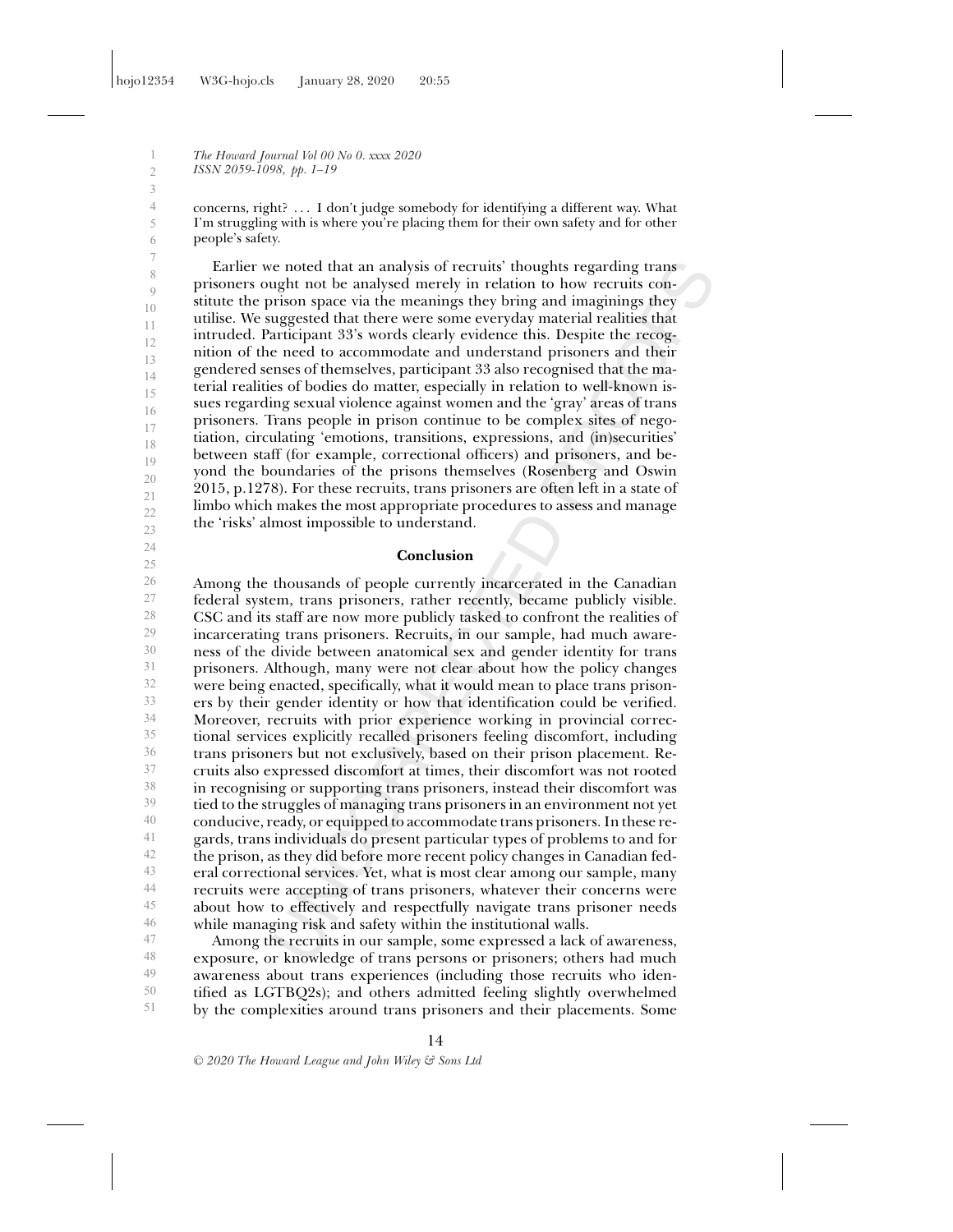recruits were noticeably uncomfortable with the idea of placing prisoners who identify as trans on their units, but recruits did not express discriminatory intention nor concerns about the trans prisoner. The degree of openness towards diversities in identification could be a consequence of CSC recruitment processes and the focus on hiring persons whose values align with that of the organisation.

10 11 12 13 14 15 16 17 18 19 20 21 22 23 24  $25$ 26 27 28 29 30 31 32 33 34 35 36 37 38 39 40 41 42 43 By way of concluding thoughts, we know that the prison, 'as a historically gendered and sexualized environment, continues to provide an ideal arena in which to examine the role of context in making sense of dynamic categorical understandings of gender . . . ' (Sumner and Sexton 2015, p.2). At the same time, the incarceration of trans prisoners remains a burgeoning topic of legal challenge, policy development, and social science inquiry (Sumner and Sexton 2015, p.1). As part of efforts to address trans lives and issues within prison, our study begins to extend knowledge of how correctional officer recruits interpret trans prisoners in Canada. Our work taps into a significant and relatively undisturbed vein of knowledge, looking at officers in training who either have previous experiences in a provincial system or are new to correctional services, producing unique insights into how changing policies regarding trans individuals are experienced in training to work in Canadian federal correctional services. The divide between anatomical sex and gender identity is interpreted and then managed by correctional officers who deploy a range of views of gender and sex, specifically masculinities and femininities as mapped on to particular anatomy and especially given the sex segregation imposed in prison spaces. In response, any attempts to manage the 'risk' around trans prisoners is fraught with tensions. The voices of our participants reveal concern about those who occupy diverse gender spaces in the realities of the justice system. More specifically, in the context of prison, where should trans individuals be placed? This is pertinent not just for trans prisoners who do not conform to ideals of the notional prisoner, such as elderly prisoners, disabled prisoners, chronically sick prisoners and so on. If the empirical descriptions above tell us anything, there is a profound contradiction between the rules and regulations that exist for the purpose of ensuring security, safety, and care in carceral spaces and the sheer diversity of people who exist within those spaces. It also tells us that it is those working within the system who will inevitably be those who end up doing the discursive work (and actual practice) to implement any resolution of those contradictions. In relation to trans people, then, the challenges outlined above, manifesting in physical, social, psychological, and legal vulnerabilities will continue to inform correctional officer training and their occupational practices.

#### **Notes**

1 In this article, we understand trans people as those individuals who 'move away from the gender they were assigned at birth, people who cross over (*trans-*) the boundaries constructed by their culture to define and contain that gender' (Stryker 2008, p.1, italics in original). For the purposes of our research, the term 'trans woman' includes anyone who was assigned male at birth but identifies as female, and the term 'trans man' includes anyone who was assigned female at birth but identifies as male.

-<sup>C</sup> *2020 The Howard League and John Wiley & Sons Ltd*

1 2 3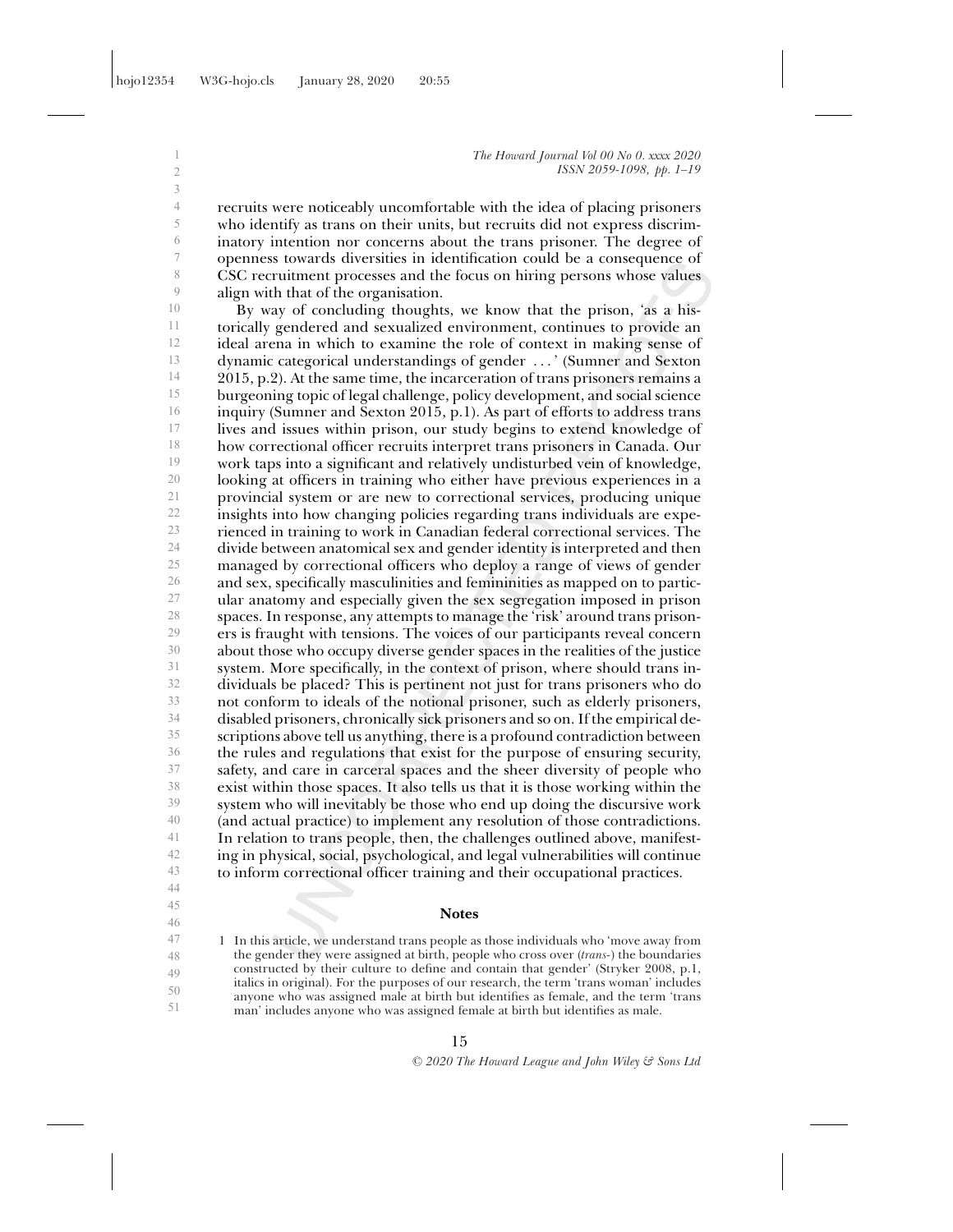2 Following a landmark ruling in Colorado, based on a young trans girl's access to girls' toilets in a public school, 'anti-trans' bathroom bills were introduced across a number of states. Each of these bills defined access to the sex-segregated space on the basis of anatomy rather than gender identity, with the effect of forcing trans people to use the bathroom of their anatomy, rather than of their chosen gender.

- 3 The occupational responsibility of correctional officers, those anticipated in the course of discharging their organisational duties when each recruit is deployed to a prison, include those tied to ensuring the smooth running of the prison and the safety of the prisoners, staff, the institution, and society.
- 12 13 14 15 16 17 18 19 20 21 22 23 24 25 26 27 28 29 30 31 32 33 34 35 36 37 38 39 4 A necessary note on language: there is a wider contemporary cultural and social politics at play which frames discussions about trans' rights vis-à-vis women's rights. These politics involve a struggle about words and meanings and the struggle is seen partly in activist and campaigning networks as well as partly within the realm of academic debate, most especially philosophy and social theory. Moreover, these politics have created genuine complexity in what is meant by words like 'sex', 'gender', 'gender identity' and whether and to what extent we can talk about biological sex. In the UK, this struggle over meaning is most acutely seen in relation to two political slogans: 'transwomen are women' (or #TWAW) and 'sex matters' (or #sexmatters). At the risk of oversimplification, from one perspective, it is claimed that 'biological sex' is a social construct and that fluidity and mutability of gender identity renders the category 'biological sex' as, at best, no longer politically or theoretically salient and at worst an oppressive organising principle within societies (Halberstam 2018; Stonewall Trans Advisory Group 2017). However, a different political and theoretical perspective claims that whatever the case, the notion of biological sex still has salience – if not legally in relation to sex as a protected characteristic, then socially and materially in relation to recognising the difference between trans' and non-trans' women's experiences and social location (see, for instance, Allen *et al.* 2019). From both perspectives, what is at stake is the meaning of the word 'woman' and 'sex'. Given the heated nature of these political and theoretical claims, the challenge for us, as authors, is to both acknowledge these wider politics – hence this footnote – while also capturing a sense of how those in politics, academia, and campaigns think and talk about 'biological sex' and 'gender' and the relationship between the *idea* of an essential 'biological sex' and a presumed associated gender in the specific context of a prison and in relation to occupational roles. In navigating such a complex symbolic and political terrain, we will refer to 'current anatomy' (while bracketing off any essentialised meaning of these terms). But in the quoting of our participants, there is reference to 'biological sex', which interviewees invoke to refer to female, male, and sex assigned at birth. We will also refer to gender and gender identity (while bracketing off the question of whether, and to what extent, gender identity 'erases' the salience of sex). We separate out gender identity from gender expression, as the former being the socially constructed identity in which one identifies and the latter being the expression of one's gender identity. We do so always within a wider analytical field that eschews positivism within language or the idea that words have fixed meanings.
	- 5 The Correctional Training Program is a training programme that all CSC correctional officers are required to complete.
	- The National Training Academy is the teaching institution for CSC.
	- 7 This article is based on preliminary findings from semi-structured interview data.
	- 8 Of note, the participants also point out that being, for instance, a trans woman in a men's prison, would also lead to experiences of alienation.

#### **References**

Allen, S., Jones, J., Lawford-Smith, H., Leng, M., Reilly-Cooper, R. and Stock, K. (2019) 'Doing better in arguments about sex, gender and trans rights', *Medium*. Available at: https://medium.com/@s.r.allen/doing-better-in-arguments-about-sexand-gender-f8f02258aff8 (accessed 3 November 2019).

#### 16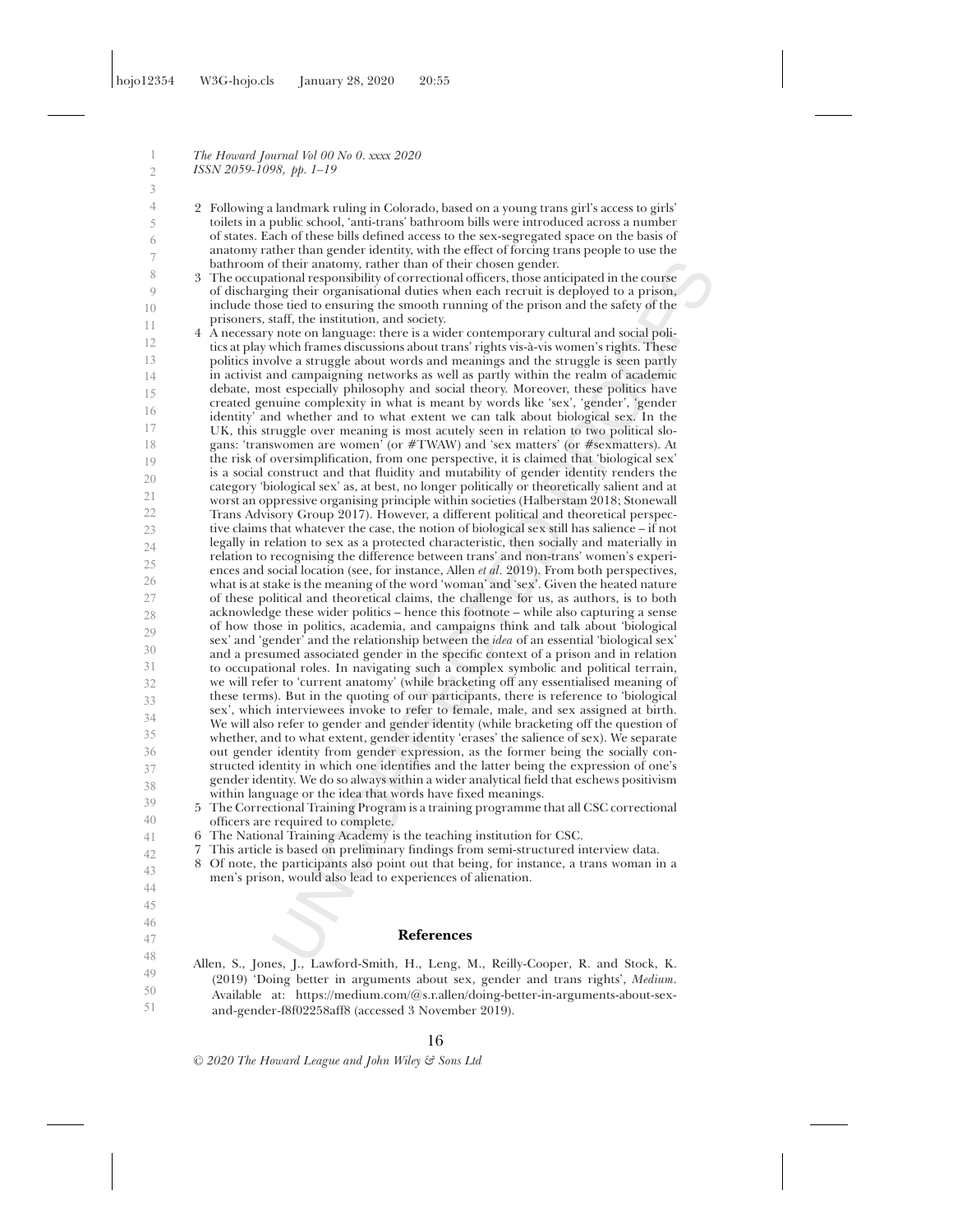| 1              | The Howard Journal Vol 00 No 0. xxxx 2020                                                                                                                                                       |
|----------------|-------------------------------------------------------------------------------------------------------------------------------------------------------------------------------------------------|
| $\mathfrak{2}$ | ISSN 2059-1098, pp. 1-19                                                                                                                                                                        |
| 3              |                                                                                                                                                                                                 |
| 4<br>5         | Berger, P.L. and Luckman, T. (1966) The Social Construction of Reality, New York: Anchor<br>Books.                                                                                              |
| 6<br>7         | Bogdan, R.C. and Bilken, S.K. (2003) Qualitative Research for Education: An Introduction to<br>Theories and Methods, 4th edn, Boston, MA.: Allyn and Bacon.                                     |
| 8<br>9         | Brighenti, A. (2006) 'On territory as relationship and law as territory', <i>Canadian Journal</i><br>of Law and Society, $21(2)$ , 65-86.                                                       |
| 10             | Carlen, P. (1983) Women's Imprisonment: A Study in Social Control, London: Routledge &<br>Kegan Paul.                                                                                           |
| 11             | Carlen, P. (Ed.) (2013) Women and Punishment, Abington: Routledge.                                                                                                                              |
| 12<br>13       | Correctional Service Canada (2017a) Interim Policy Bulletin 584: Bill C-16 (Gender Identity or<br><i>Expression</i> ), Ottawa, ON.: Correctional Service Canada. Available at: https://www.csc- |
| 14             | scc.gc.ca/acts-and-regulations/584-pb-en.shtml (accessed 13 December 2018).                                                                                                                     |
| 15             | Correctional Service Canada (2017b) Guidelines Number 800–5: Gender Dysphoria, Ottawa,                                                                                                          |
| 16<br>17       | ON.: Correctional Service Canada. Available at: https://www.csc-scc.gc.ca/politiques-<br>et-lois/800-5-gl-eng.shtml (accessed 14 December 2018).                                                |
| 18             | Dobash, R.E. and Dobash, R.P. (2015) Interpersonal Violence: When Men Murder Women,                                                                                                             |
| 19             | Oxford: Oxford University Press.                                                                                                                                                                |
| 20             | Emerton, R. (2018) 'Transgender prisoners: law, prison administration, and the emerg-                                                                                                           |
| 21             | ing tension between human rights and risk', doctoral dissertation, Keele University,<br>Newcastle-under-Lyme (unpublished).                                                                     |
| 22             | Foucault, M. (1977) Discipline and Punish: The Birth of the Prison, New York: Vintage Books.                                                                                                    |
| 23             | Gacek, J. (2019) 'Carceral territory: experiences of electronic monitoring practices in                                                                                                         |
| 24             | Scotland', PhD dissertation, Edinburgh Law School, University of Edinburgh (un-                                                                                                                 |
| 25             | published).                                                                                                                                                                                     |
| 26             | Glaser, B. and Strauss, A. (1967) Discovering Grounded Theory, Chicago, IL.: Taylor &                                                                                                           |
| 27             | Francis.                                                                                                                                                                                        |
| 28             | Halberstam, J. (2018) Trans: A Quick and Quirky Account of Gender Variability, Oakland,                                                                                                         |
| 29             | CA.: University of California Press.                                                                                                                                                            |
| 30             | Harris, K. (2017a) 'Trudeau promises to house trans inmates based on gender identity',                                                                                                          |
| 31             | CBC News, 12 January. Available at: https://www.cbc.ca/news/politics/prison-trans-                                                                                                              |
|                | inmates-policy-1.3932466 (accessed 11 December 2018).                                                                                                                                           |
| 32             | Harris, K. (2017b) 'Correctional service flip-flops on trans inmate placement policy',                                                                                                          |
| 33<br>34       | CBC News, 13 January. Available at: https://www.cbc.ca/news/politics/trans-inmates-                                                                                                             |
|                | placement-policy-1.3934796 (accessed 11 December 2019).                                                                                                                                         |
| 35             | Harris, K. (2018) 'Canada's prison system overhauls trans inmate policy', CBC News,<br>31 January. Available at: https://www.cbc.ca/news/politics/trans-inmates-csc-policy-                     |
| 36             | 1.4512510 (accessed 11 December 2018).                                                                                                                                                          |
| 37             | Hay, W. and Sparks, R. (1992) 'What is a prison officer?', Key to Commonwealth Corrections,                                                                                                     |
| 38             | $19, 1-18.$                                                                                                                                                                                     |
| 39             | Jenness, V. and Fenstermaker, S. (2014) 'Agnes goes to prison: gender authenticity,                                                                                                             |
| 40             | transgender inmates in prisons for men, and pursuit of "the real deal"', Gender &                                                                                                               |
| 41             | Society, $28(1)$ , $5-31$ .                                                                                                                                                                     |
| 42             | Kirkup, K. (2018a) 'Gender dysphoria and the medical gaze in Anglo-American carceral                                                                                                            |
| 43             | regimes', in: J.M. Kilty and E. Dej (Eds.), Containing Madness: Gender and 'Psy' in                                                                                                             |
| 44             | Institutional Contexts, Cham, CH.: Springer International.                                                                                                                                      |
| 45             | Kupers, T.A. and Toch, H. (1999) Prison Madness: The Mental Health Crisis Behind Bars and                                                                                                       |
| 46             | What We Must Do About It, San Francisco, CA.: Jossey-Bass.                                                                                                                                      |
| 47             | Laidlaw, L. (2018) 'Challenging dominant portrayals of the trans sex worker: on gender,                                                                                                         |
| 48             | violence, and protection', Manitoba Law Journal, 41(4), 351-72.                                                                                                                                 |
| 49             | Liebling, A., Price, D. and Shefer, G. (2010) The Prison Officer, Cullompton: Willan.                                                                                                           |
| 50             | Mann, R. (2006) 'The treatment of transgender prisoners, not just an American prob-                                                                                                             |
| 51             | lem: a comparative analysis of American, Australian, and Canadian prison policies                                                                                                               |
|                |                                                                                                                                                                                                 |

 $\overline{\phantom{a}}$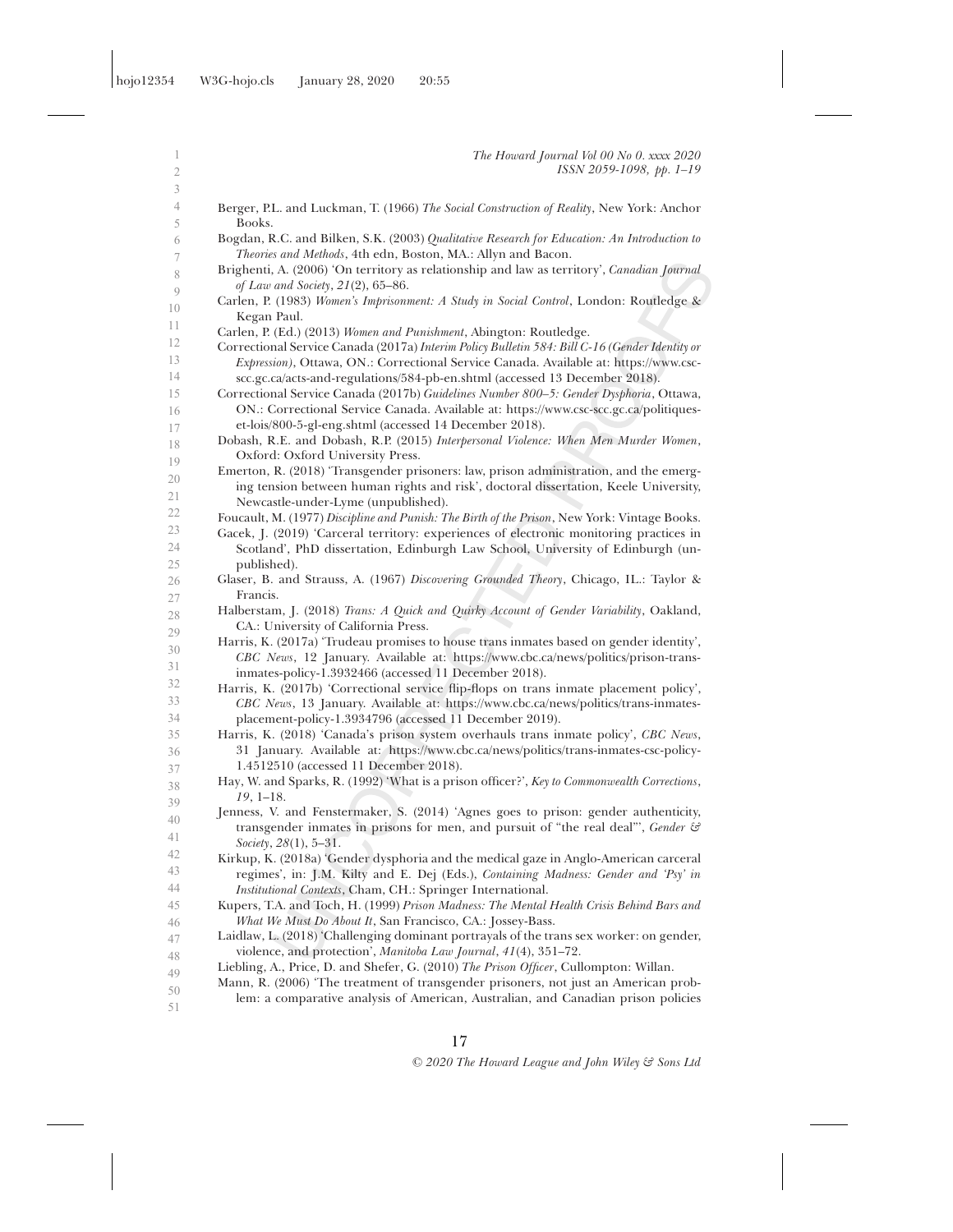| The Howard Journal Vol 00 No 0. xxxx 2020 |  |
|-------------------------------------------|--|
| ISSN 2059-1098, pp. 1–19                  |  |

1 2

| 3             |                                                                                                                                                        |
|---------------|--------------------------------------------------------------------------------------------------------------------------------------------------------|
| 4             | concerning the treatment of transgender prisoners and a universal recommenda-                                                                          |
| 5             | tion to improve treatment', Law & Sexuality: A Review of Lesbian, Gay, Bisexual, and                                                                   |
| 6             | Transgender Legal Issues, 15, 91-133.                                                                                                                  |
| 7             | Moran, D. (2013) 'Carceral geography and the spatialities of prison visiting: visitation,                                                              |
| 8             | recidivism, and hyperincarceration', Environment and Planning D: Society and Space,                                                                    |
|               | $31, 174 - 90.$                                                                                                                                        |
| $\mathcal{Q}$ | Moran, D. and Disney, T. (2017) "It's a horrible, horrible feeling": ghosting and the                                                                  |
| 10            | layered geographies of absent-presence in the prison visiting room', Social $\mathcal{F}$ Cultural                                                     |
| 11            | Geography, 5, 692-709.                                                                                                                                 |
| 12            | National Conference of State Legislatures (2017) 'Bathroom Bill' Legislative Tracking,                                                                 |
| 13            | Washington, DC. Available at: http://www.ncsl.org/research/education/-bathroom-bill-                                                                   |
| 14            | legislative-tracking635951130.aspx (accessed 26 October 2019).                                                                                         |
| 15            | Peters, K. and Turner, J. (2015) 'Between crime and colony: interrogating (im)mobilities                                                               |
| 16            | aboard the convict ship', Social and Cultural Geography, 16(7), 844-62.                                                                                |
| 17            | Philo, C. (2012) 'Security of geography/geography of security', Transactions of the Institute                                                          |
| 18            | of British Geographers, 37, 1-7.                                                                                                                       |
| 19            | Resolution 16-07-M (2017) Protecting Gender Identity and Gender Expression Rights in Cor-                                                              |
|               | rections and Detention. The Canadian Bar Association. Available at: https://www.cba.org/                                                               |
| 20            | CMSPages/GetFile.aspx?guid=bdc29643-a0aa-43fa-a8f1-8027201365c7 (accessed 17                                                                           |
| 21            | December 2018).                                                                                                                                        |
| 22            | Ricciardelli, R. (2014) Surviving Incarceration: Inside Canadian Penitentiaries, Waterloo,                                                             |
| 23            | ON.: Wilfrid Laurier University Press.                                                                                                                 |
| 24            | Ricciardelli, R. (2016) 'Canadian provincial correctional officers: gendered strategies of                                                             |
| 25            | achieving and affirming masculinities', <i>Journal of Men's Studies</i> , $25(1)$ , $3-24$ .                                                           |
| 26            | Ricciardelli, R. (2019) Also Serving Time: The Prison Officer Experience in Canadian Provincial                                                        |
| 27            | and Territorial Correctional Facilities, Toronto, ON.: University of Toronto Press.                                                                    |
| 28            | Ricciardelli, R., Maier, K. and Hannah-Moffat, K. (2015) 'Strategic masculinities: vul-                                                                |
| 29            | nerabilities, risk, and the production of prison masculinities', Theoretical Criminology,                                                              |
| 30            | $19(4)$ , 491-513.                                                                                                                                     |
| 31            | Ripa, Y. and du Peloux Menage, C. (1990) Women and Madness: The Incarceration of Women                                                                 |
| 32            | in Nineteenth-century France, Cambridge: Polity Press.                                                                                                 |
| 33            | Rodriguez, D. (2006) Forced Passages: Imprisoned Radical Intellectuals and the U.S. Prison<br>Regime, Minneapolis, MN.: University of Minnesota Press. |
| 34            | Rosenberg, R. and Oswin, N. (2015) 'Trans embodiment in carceral space: hypermas-                                                                      |
| 35            | culinity and the US prison industrial complex', Gender, Place and Culture, 22(9), 1269–                                                                |
| 36            | 86.                                                                                                                                                    |
| 37            | Sapers, H. (2016) The 43rd Annual Report of the Correctional Investigator, 30 June, Ot-                                                                |
| 38            | tawa, ON.: Office of the Correctional Investigator. Available at: https://www.oci-                                                                     |
|               | bec.gc.ca/cnt/rpt/annrpt/annrpt20152016-eng.aspx (accessed 10 July 2019).                                                                              |
| 39            | Sapers, H. (2017) The 44th Annual Report of the Correctional Investigator, 28 June, Ot-                                                                |
| 40            | tawa, ON.: Office of the Correctional Investigator. Available at: https://www.oci-                                                                     |
| 41            | bec.gc.ca/cnt/rpt/annrpt/annrpt20162017-eng.aspx (accessed 8 July 2019).                                                                               |
| 42            | Smith, A. (2014) 'Stories of 0s: transgender women, monstrous bodies, and the Canadian                                                                 |
| 43            | prison system', Dalhousie Journal of Legal Studies, 23, 149-71.                                                                                        |
| 44            | Stonewall Trans Advisory Group (2017) A Vision for Change: Acceptance Without Ex-                                                                      |
| 45            | ception for Trans People 2017-2022, London: Stonewall. Available at: https://www.                                                                      |
| 46            | stonewall.org.uk/system/files/a_vision_for_change.pdf (accessed 3 November 2019).                                                                      |
| 47            | Stryker, S. (2008) Trans History, Berkeley, CA.: Seal Press.                                                                                           |
| 48            | Sumner, J. and Sexton, L. (2015) 'Lost in translation: looking for trans identity in                                                                   |
| 49            | women's prisons and locating aggressors in prisoner culture', Critical Criminology, 23,                                                                |
| 50            | $1 - 20.$                                                                                                                                              |

50 51

 $\overline{\phantom{a}}$